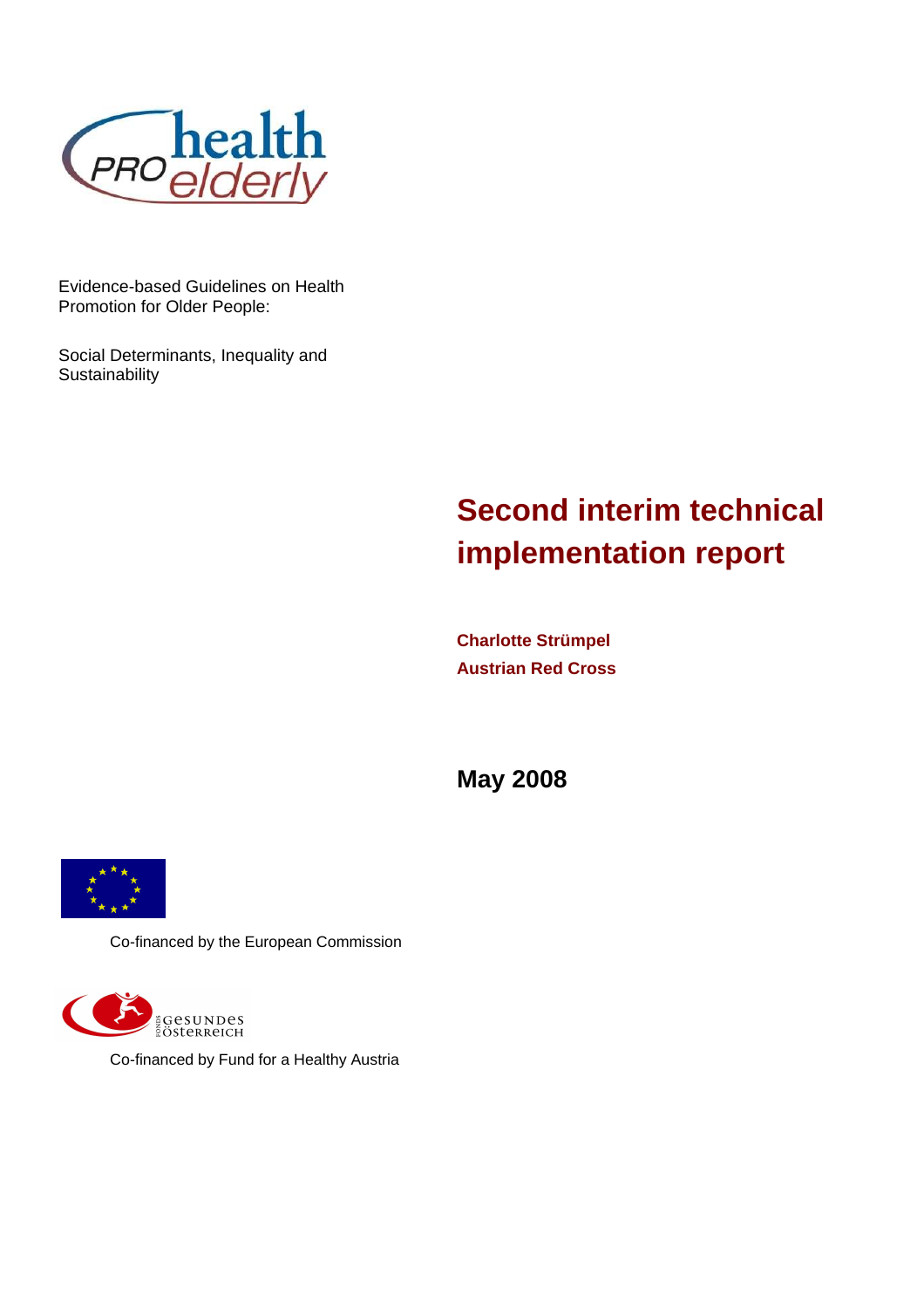

# **List of main partners**

**Austria** 

**Belgium** 

**Czech Republic** 

#### **Germany**

**Greece** 

**Italy** 

Charlotte Strümpel **Austrian Red Cross**, Vienna Monika Wild **Austrian Red Cross**, Vienna

Gert Lang Viennese Red Cross, Vienna Katharina Resch Viennese Red Cross, Vienna

Paul De Raeve **EUROCO EUROPEAN Federation of Nurses** Associations (EFN), Brussels

Eva Krizova Charles University, Prague

Monika Reichert **Research Institute for Gerontology**, Dortmund Katharina Lis **Katharina Lis Research Institute for Gerontology, Dortmund** Andrea Kuhlmann **Research Institute for Gerontology**, Dortmund

Verena Werthmüller German Red Cross, Berlin

 Athena Kalokerinou-Anagnostopoulou Department of Public Health, Faculty of Nursing, National and Kapodistrian University of Athens Maria Damianidi **Department** of Public Health, Faculty of Nursing, National and Kapodistrian University of Athens Vasiliki Roka Department of Public Health, Faculty of Nursing, National and Kapodistrian University of Athens Venetia Sofia Velonaki Department of Public Health, Faculty of Nursing, National and Kapodistrian University of Athens

Kai Leichsenring emmeerre S.p.A., Padova

 Julita Sansoni University of Rome "La Sapienza", Rome Adelina Talamonti University of Rome "La Sapienza", Rome Lucia Vitello University of Rome "La Sapienza", Rome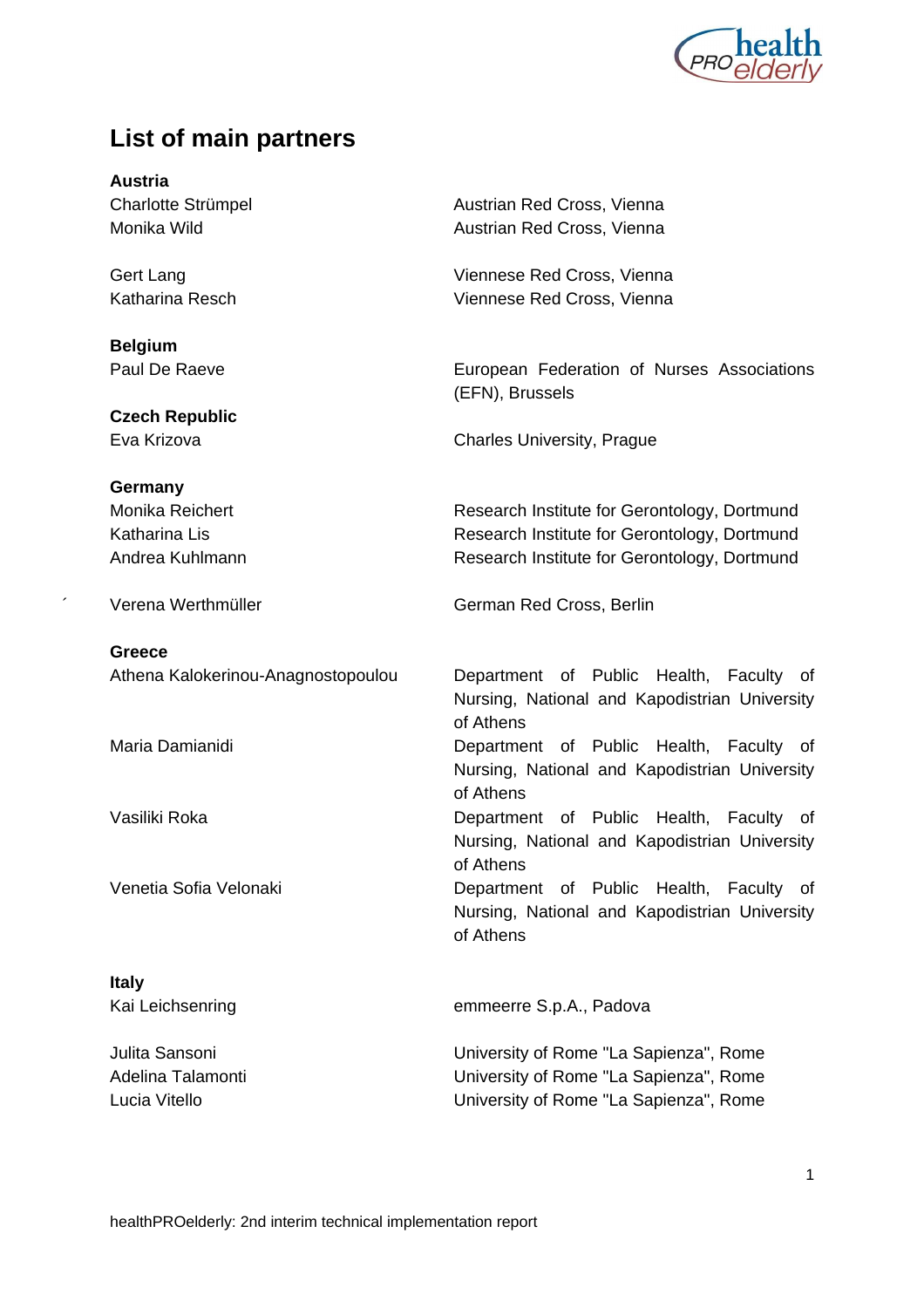

# **Netherlands**

**Poland** 

**Slovakia** 

**Slovenia**

**Spain**  Catalina Alcaraz Escribano Spanish Red Cross, Madrid

**United Kingdom** 

 Trudi Nederland Verwey-Jonker Instituut, Utrecht Katja P. Van Vliet Verwey-Jonker Instituut, Utrecht

Beata Tobiasz-Adamczyk Jagiellonian University Medical College **Cracow** Monika Brzyska Jagiellonian University Medical College, **Cracow** Piotr Brzyski Jagiellonian University Medical College, **Cracow**  Barbara Wozniak Jagiellonian University Medical College, **Cracow** 

Dorota Kilanska **Polish Nurses Association, Warsaw** 

 Zuzana Katreniakova SAVEZ Slovak Public Health Association, Kosice

Helena Blazun University College of Nursing Studies, University of Maribor Peter Kokol **Peter Kokol Example 20** Iniversity College of Nursing Studies, University of Maribor Majda Slajmer-Japelj University College of Nursing Studies, University of Maribor

Ciril Klajnscek Slovenian Red Cross, Ljubljana

Carlos Mirete Valmala Spanish Red Cross, Madrid

Jenny Billings Centre for Health Service Studies, University of Kent Patrick Brown **Centre for Health Service Studies**, University of Kent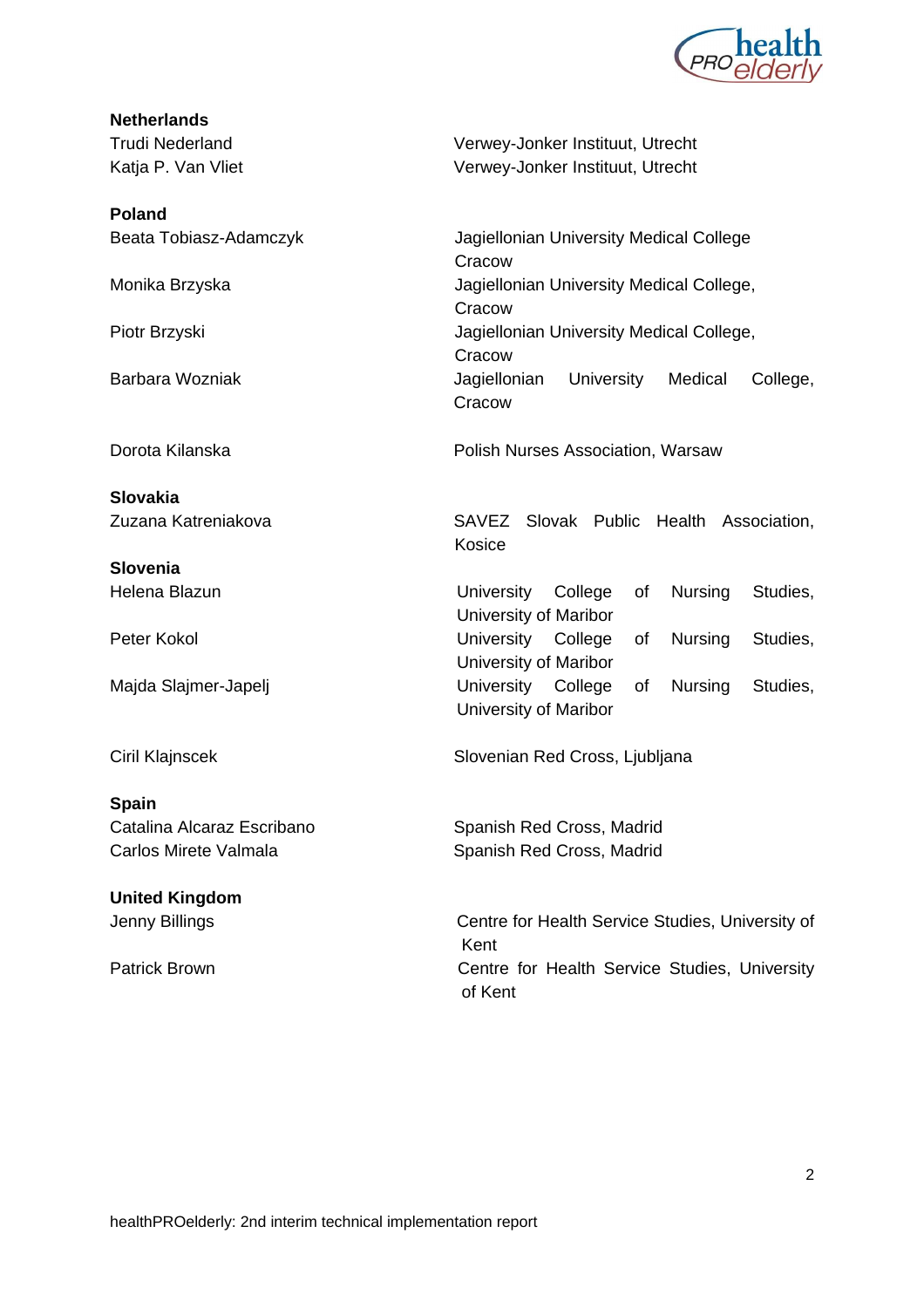

# **Table of contents**

| $\mathbf{2}$ |     |                                                                                |  |
|--------------|-----|--------------------------------------------------------------------------------|--|
|              | 2.1 |                                                                                |  |
|              | 2.2 |                                                                                |  |
|              | 2.3 |                                                                                |  |
|              | 2.4 | Work package n°4 (Phase 1): Literature review – "s et of criteria"15           |  |
|              | 2.5 | Work package n°5 (Phase 2): Collecting and compiling models of best practice17 |  |
|              | 2.6 | Work package n°6 (Phase 3): Evaluating the models of best practice20           |  |
|              | 2.7 |                                                                                |  |
|              | 2.8 |                                                                                |  |
|              |     |                                                                                |  |
|              |     |                                                                                |  |
|              | 4.1 |                                                                                |  |
|              | 4.2 |                                                                                |  |
|              | 4.3 |                                                                                |  |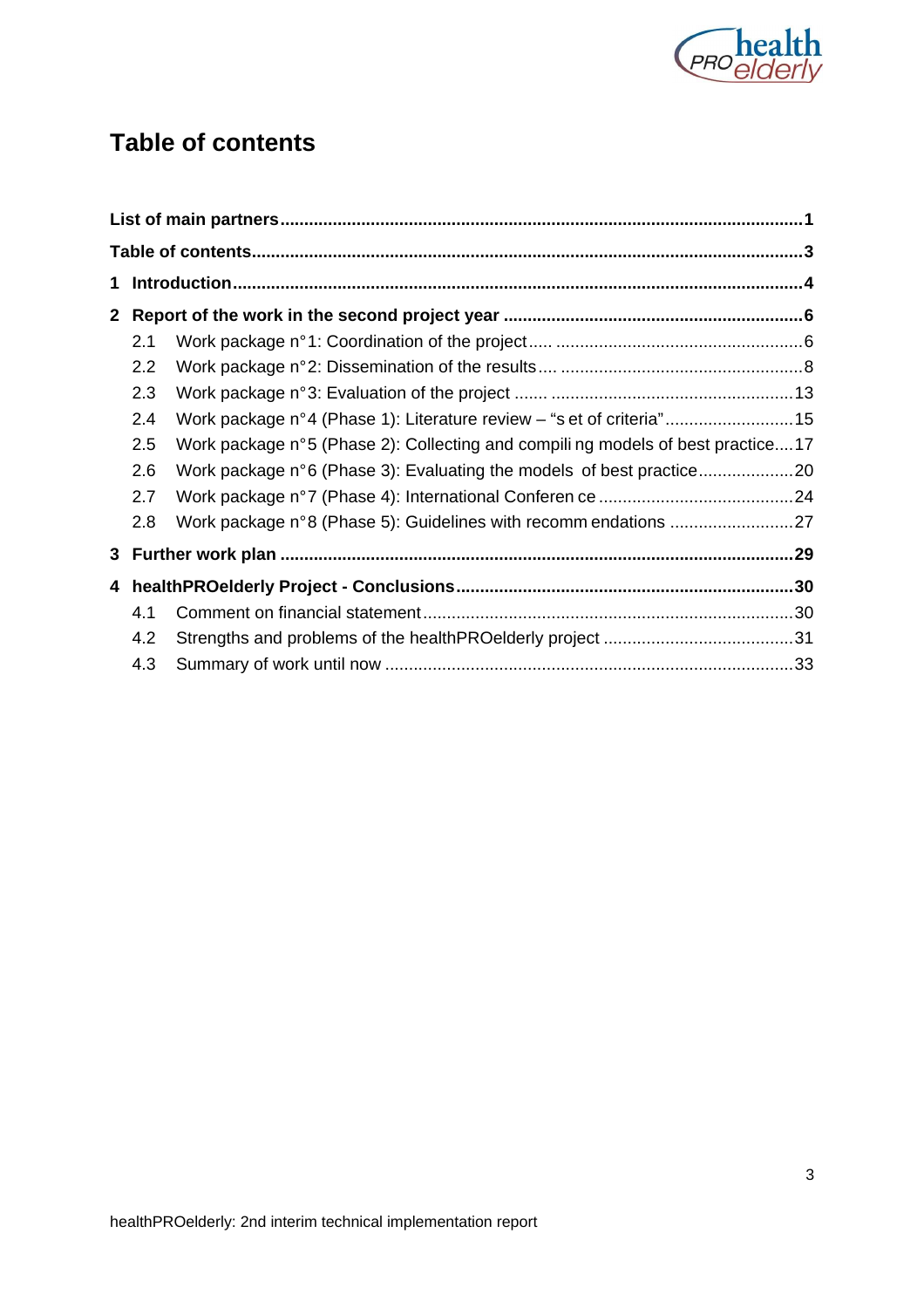

# **1 Introduction**

The overall aim of the "healthPRO-elderly" project is to further develop health promotion for elderly through producing evidence based guidelines with recommendations for potential actors in this field (on EU, national and local level). Health promotion projects for older people which show evidence of sustainability are being identified. Furthermore there is a focus on different target groups of elderly and their specific needs, taking into consideration the vulnerability and the inequalities that the target groups are faced with.

Within the EU Member States, various projects that aim to promote health for the elderly already exist. Most of these projects are of local and national character and do not take the EU wide context into account. This project is gathering information from the partner countries and identifying good practices in the field of health promotion for elderly. There is a focus on those models that have a sustainable approach and which regard socio-economic, environmental and life-style related determinants. Strategically the project focuses on (I) models that have shown to be successful in the implementation, (II) model projects that are to be integrated in the long-term programming and (III) models that target vulnerable groups (taking into consideration socio-economic, environmental and lifestyle related determinants) and address.

The specific objectives of the "healthPRO-elderly" project will together contribute to achieve the overall aim of this project, which is to identify criteria and develop guidelines with recommendations for the sustainable implementation of health promotion projects for elderly people that are applicable in the EU countries. Specific objectives of significant importance for achieving the aim of the project are the creation of a Europe-wide network, enhancement of partnerships and the information awareness rising amongst the relevant stakeholders.

The specific objectives of the projects are:

- To summarise the findings of the literature review concerning the determinants of health for elderly people.
- To develop a common vocabulary and a glossary in order to create a terminology and understanding for health promotion projects.
- To develop a set of criteria for the selection of successful models of best practices. These criteria should take into consideration sustainability and social determinants, which have a serious impact on the health situation of elderly people.
- To identify models for health promotion and translate them into a standard scheme, easy understandable to everyone. These models will be available on a website, which will be accessible to the general public.
- To develop a strategic approach to communicate and disseminate the findings of the project and the identified models of best practice for health promotion.
- To inform and raise the awareness amongst experts and authorities throughout the EU about the issue of ageing and the impact of the demographic change on our society.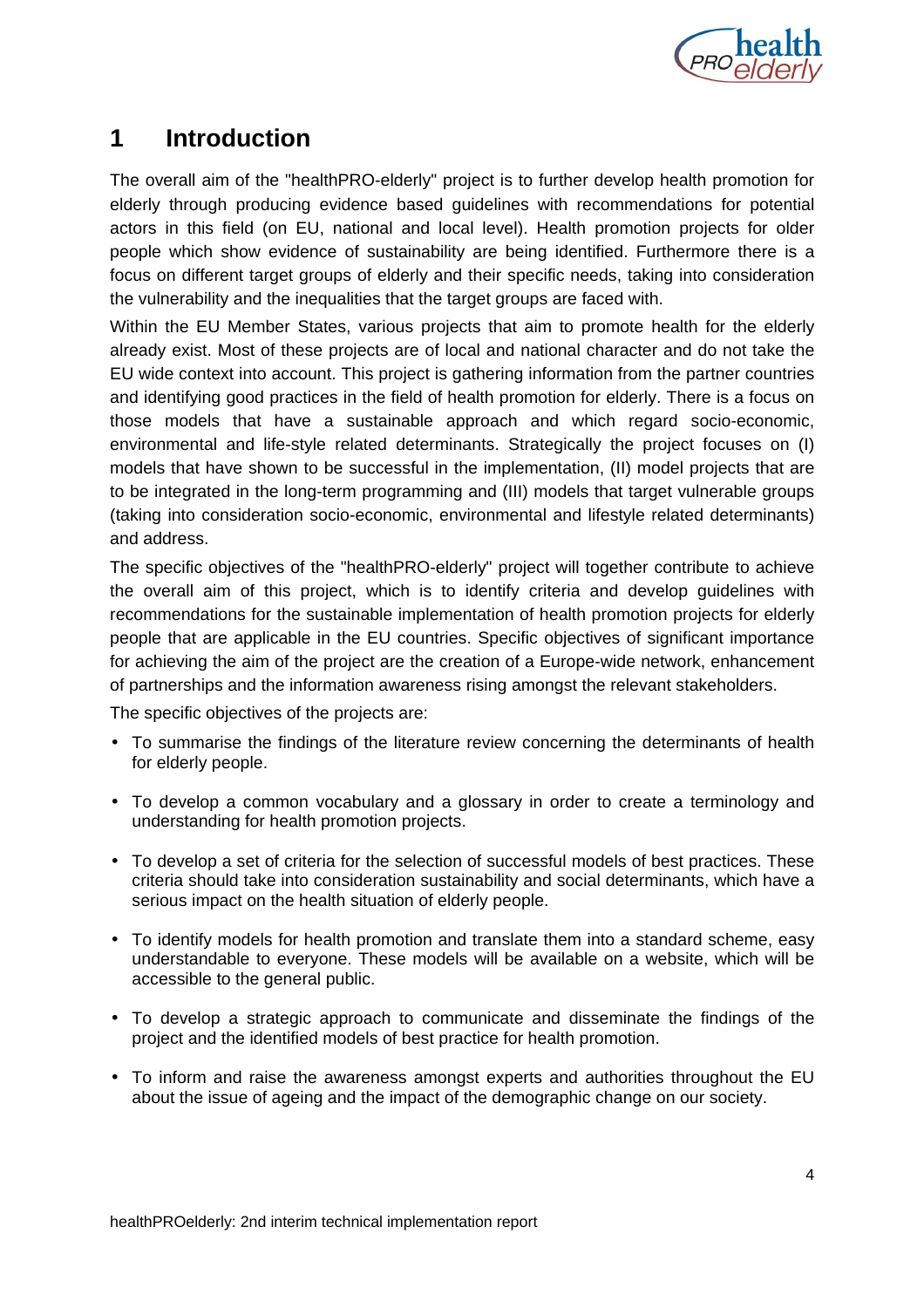

- To build a network with sustainable partnerships, consisting of Public Health institutes, several universities and their faculties and institutes, NGO's, geriatric institutes and the WHO, at EU and Member State level.
- To develop guidelines with recommendations based on the identified criteria. These guidelines will build around a matrix, which should be used by: health authorities, such as the EU, national and regional governments, institutions and organisations which provide health promotion programmes and projects, social and health professionals, and universities and research departments.

This second interim technical implementation report will mainly report on the project work from April 2007 to March 2008. However, some reference will be made to project work carried out between 1. April 2008 and May 19, 2008. First there will be an account of the work achieved according to the objectives of the respective work packages. The structure that will be followed is that of the proposed work plan outlined in the Annex I of the Grant Agreement of the project. This will be followed by an overview of the future work plan. Finally, the conclusions of the report will include an explanation of the financial statement, reflection of the strengths and weaknesses of the project work until this stage and a short summary.

Main work steps described in text, main products in the annex, internal documents like minutes of project meetings or presentations in project meetings can be downloaded under . www.healthproelderly.com, partner log-in user name: hpep1, password: test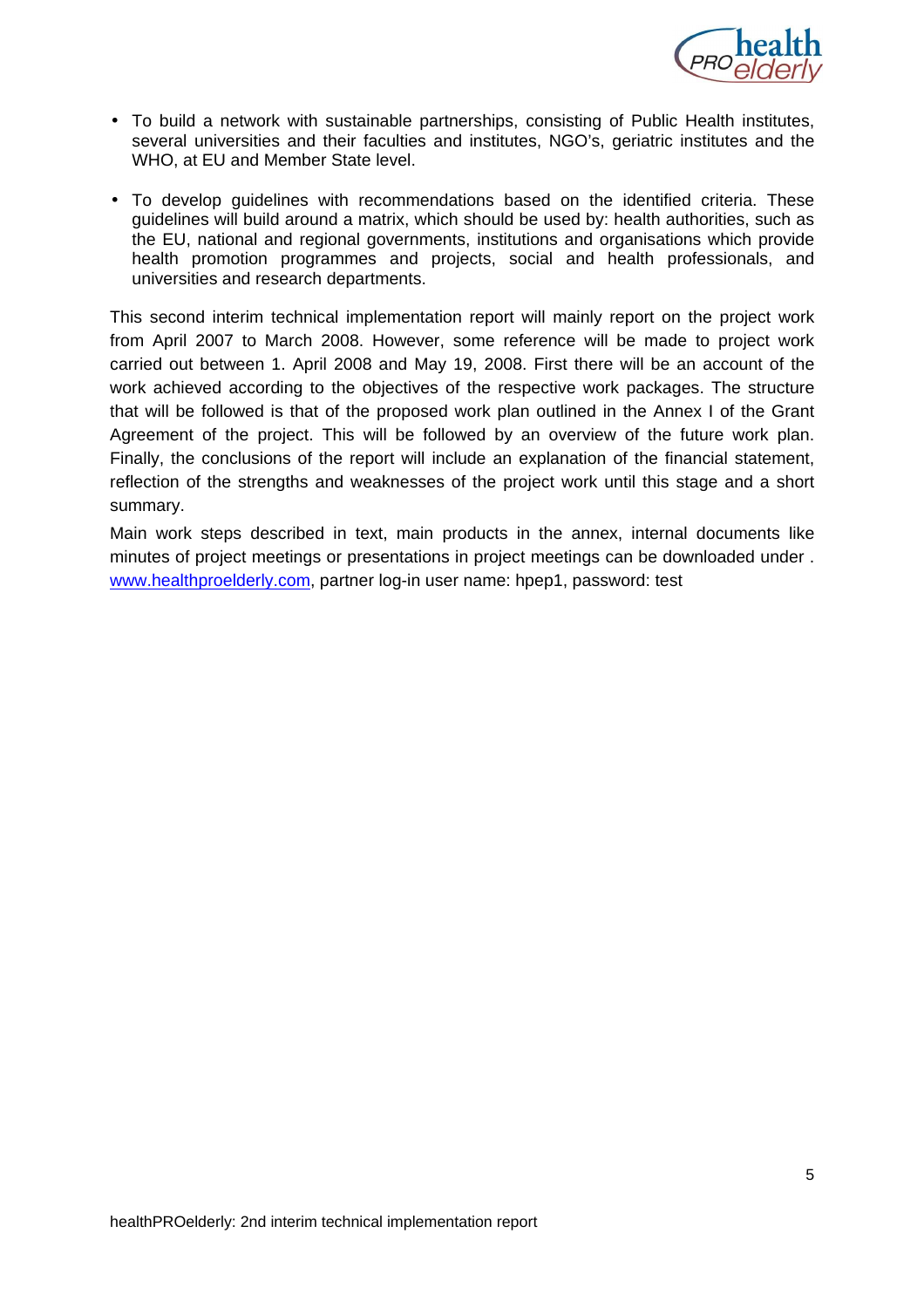

# **2 Report of the work in the second project year**

# **2.1 Work package n° 1: Coordination of the project**

#### **Objectives**

- The project management has been set up using several tools, specified in the  $1<sup>st</sup>$ interim technical implementation report.
- Information is regularly disseminated by emails, in project meetings and by telephone (when deemed necessary).
- The website has been established (www.healthproelderly.com).
- Administrative support was provided to partners organizing meetings.
- Guidelines/outlines on tasks for each project phase and time planning are provided to partners (see below).

#### **Milestones**

| Date         | Milestone                                                                        |  |  |  |  |  |
|--------------|----------------------------------------------------------------------------------|--|--|--|--|--|
| Month 2      | 1st Partner meeting - kick-off – (April 2006)                                    |  |  |  |  |  |
| Month $12+2$ | 1. Interim technical implementation report and financial<br>statement (May 2007) |  |  |  |  |  |
| Month $23+2$ | 2. Interim technical implementation report and financial<br>statement (May 2008) |  |  |  |  |  |
| Month 32     | $6th$ Partner meeting (October 1-3, 2008 – Month 31) in Vienna<br>8 (planned)    |  |  |  |  |  |

#### **Description of work done**

The coordinator is continually assuring the flow of communication between the project partners. Also, the coordinator is in regular email and telephone contact with all partners. As well as providing all partners with relevant information on issues concerning the content of the project, as well as administrative and financial issues.

In the second phase - compiling the database -, the coordinator had the task to facilitate communication between participants and, in particular, to support the WP leader (Slovenia) in developing the database (criteria, comparability). Furthermore, the coordinator was a gobetween the partners and the web-designers who were responsible for the technical implementation of the online database. In the third project phase, due to the well structured proceedings and guidelines provided by the WP leaders, the coordinator was able to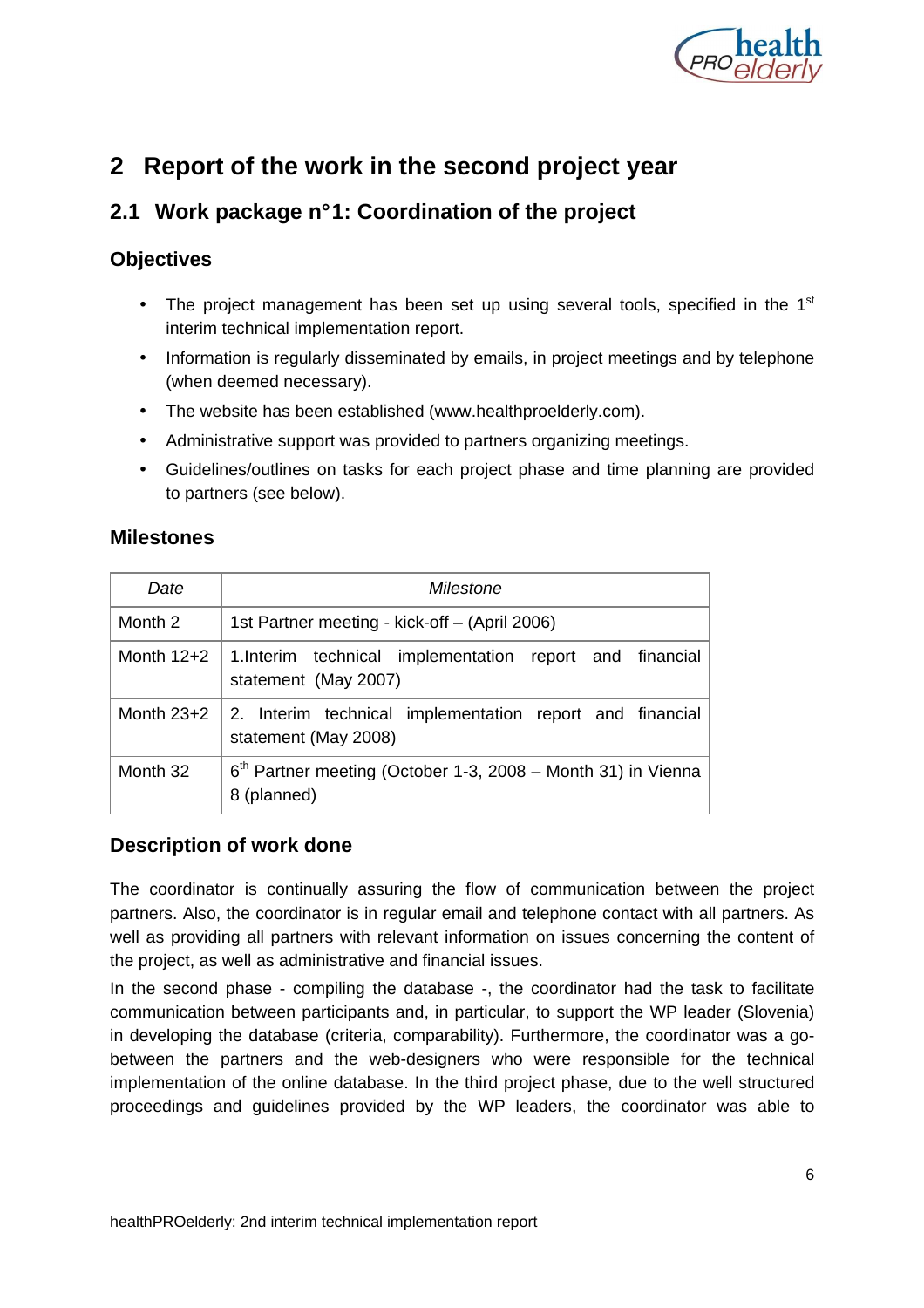

concentrate on the facilitation of communication between participants which was appreciated by all partners.

According to the two progress reports by the evaluator of the healthPROelderly-project, partners were satisfied with the quantity and quality of communication with the coordinator. Participants expressed their general satisfaction with the project coordinator and the management of the project, in particular the following features should be carried on:

- "Communication with the single partners."
- "Clear and timely to do's and information flow."
- "Good advice, quick response on questions, good coordination of the partner meetings."
- "Responsive and clear communication, appropriate delegation, good use of partner skills, decisive management tactics."
- "Strong leadership, good flow of communication, group discussions"
- "There is nothing that could be done [to improve management and coordination]. The only problems is where individual partners do not contribute as effectively as they might, although there is not so much that can be done about this…"

#### **Challenges encountered and steps (to be) taken**

The challenges concerning the project coordination stated in the first technical interim report have roughly remained the same. These are communication problems (language and other) with some partners, not meeting deadlines by some partners as well as the amount of time and energy spent on financial and administrative issues.

In Phase 3 the work package leaders led the work very well and independently so that the coordinator has had a very marginal role in this. This can also be said for the work on the guidelines (Phase 5). The organisation of the conference on the other hand did involve quite a lot of the coordinators' time.

#### **Deliverables**

- Five project meetings have been carried out in Vienna, Prague, Maribor, Rome and Berlin.
- The last meeting is planned on 2 and 3 October, 2008 in Vienna.
- Guidelines have been established for each project phase as well as time planning sheets.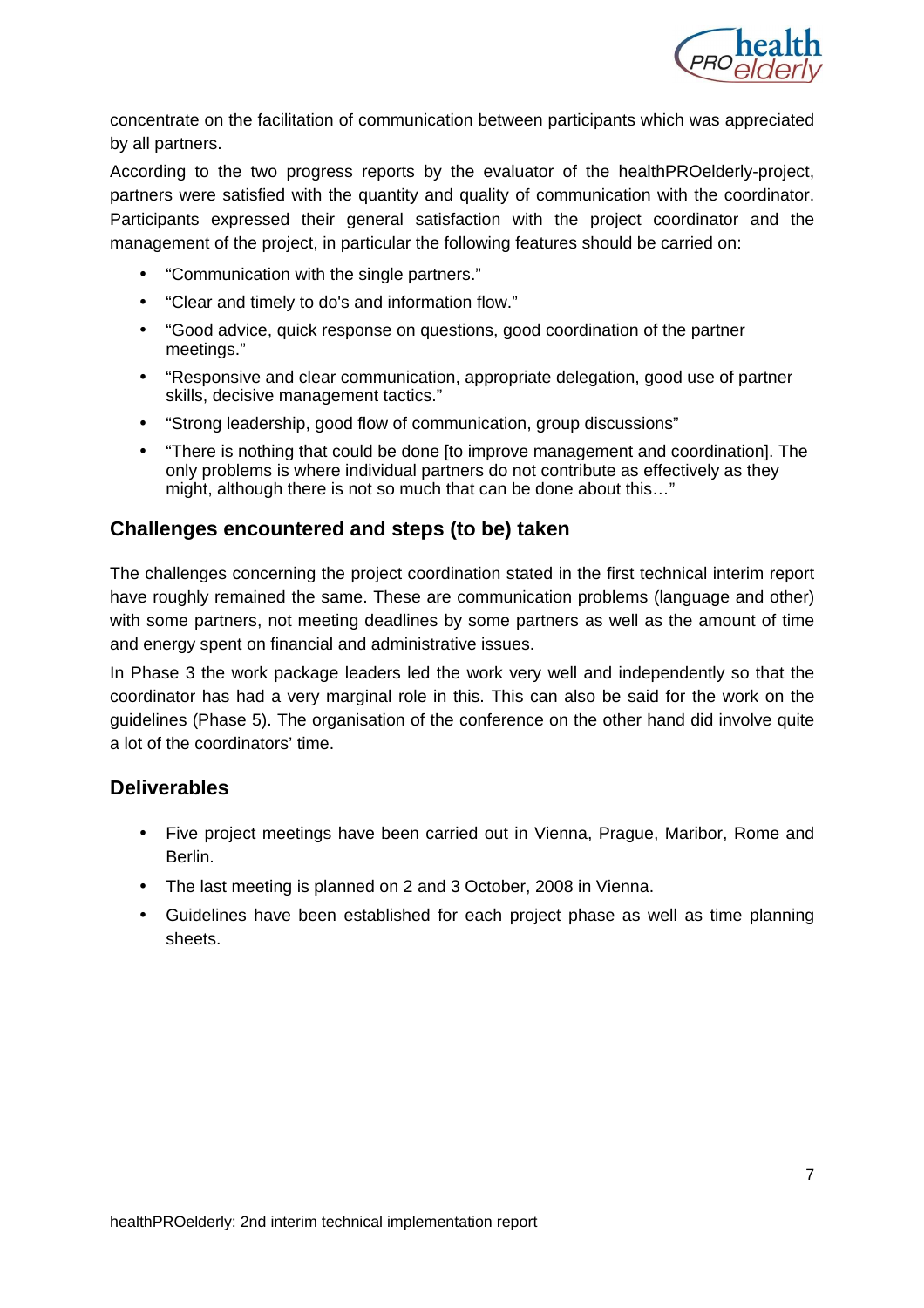

# **2.2 Work package n° 2: Dissemination of the results**

#### **Objectives**

- The aim of this WP is to inform and to promote the project and its content, findings and outcomes to all relevant stakeholders and decision makers.
- The project leaflet was printed in German, English and Polish and is also available in Greek and Italian.
- The website was launched.
- Partners have already presented the project on many occasions, articles have been written and further publications are being planned.

#### **Description of work**

The European dissemination is mainly the responsibility of the European Coordinator, however most partners have also actively contributed to international dissemination to date. Partners are responsible for the dissemination of the project in their respective country and are actively doing so.

One pillar of dissemination within the countries are the **national expert panels ("national boards")** that have been established at the beginning of the project. The participants of the boards as well as the amount and type of contact with them varies quite greatly between the countries. In some countries, like Austria and Slovenia, there have been several actual meetings with the national board, consisting of a variety of stakeholders within the field of health promotion for older people, the last one in April 2008 to present the database as well as the evaluation of the three best practise examples in Austria. In Slovenia there have been four formal meetings within the project and additionally informal meetings with individual members of the national board. In other countries, such as UK, Slovak Republic, Germany and Poland the national boards are used for providing feedback on written work and for regular E-mail exchange (e.g. UK, Slovak Republic, Germany, Poland). In Greece and Italy, the National Boards have the function of an augmented project team and meet regularly between weekly and once a month to discuss relevant issues concerning the project. Some members of national boards have also participated in the projects' international conference in Warsaw (e.g. Austria: Rainer Christ, Birgit Meinhard-Schiebel; Netherlands: Gerard van den Zanden; Slovakia: Kvetoslava Repkova; Greece: Vassiliki Roka)

The coordinator and partners have been and will be **representing the healthPROelderlyproject on European level:**

The "HealthPROelderly" project was represented at following meetings:

• Healthy Ageing Project Concluding Conference, on 26 June 2007 (Represented by partner EFN – Paul de Raeve)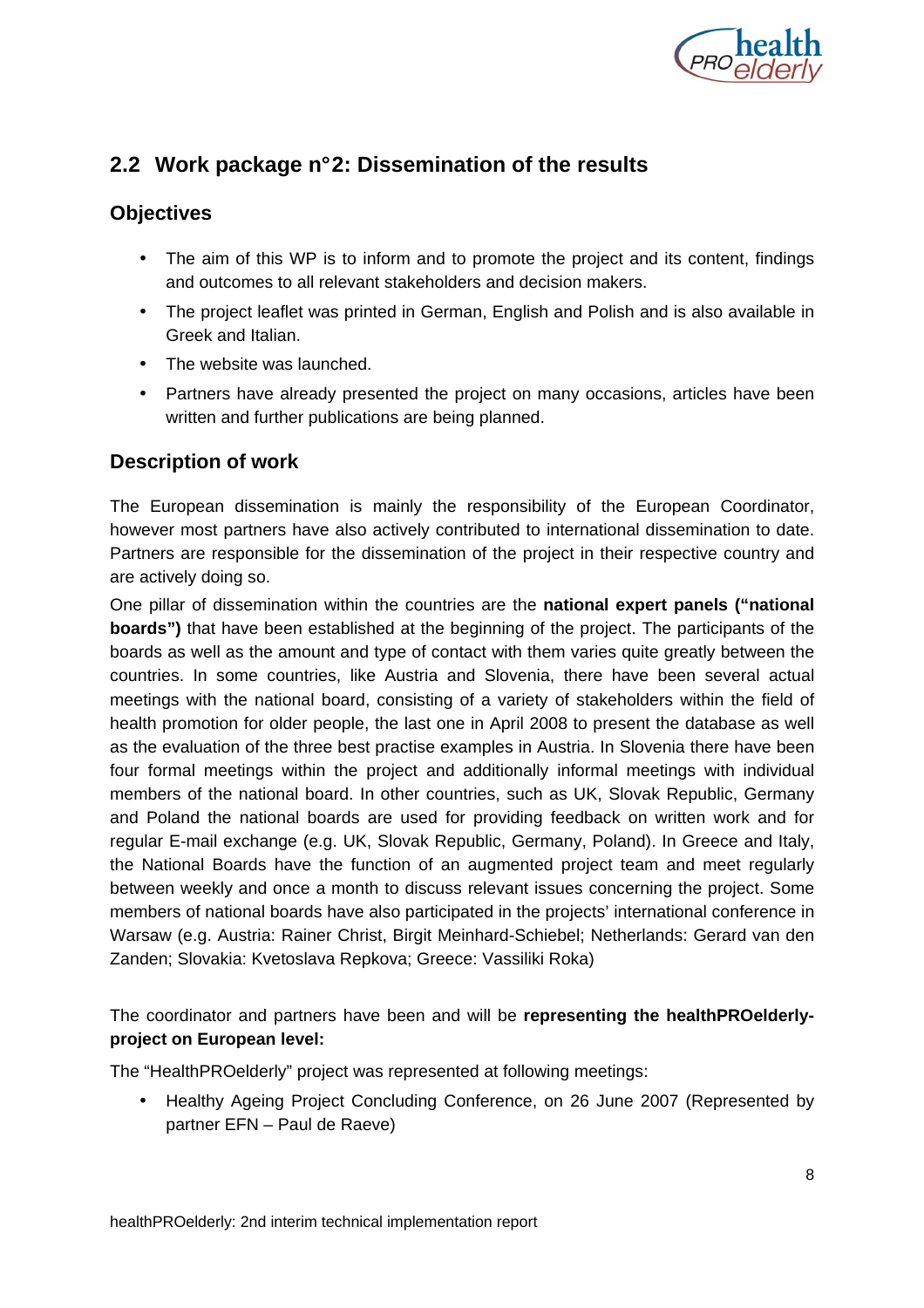

- Ageing, Health Status and Determinants of Health Expenditure Project (AHEAD) Final Conference, on 28-29 June 2007 (Represented by partner EFN – Paul de Raeve)
- Helsinki, October 11-13, 2007, 15th EUPHA European Conference on Public Health, Workshop - Section on Chronic Diseases, about 30 participants, oral presentation: Evidence based guidelines on health promotion for older people: preliminary outcomes of the "healthPROelderly" project in Slovakia (Presented by partner SAVEZ – Zuzana Katreniakova)
- Preparatory meeting for high-level conference on mental health, (Group: Older people) 28 February, Luxembourg (Represented by partner University of Kent – Jenny Billings)
- "Protecting the dignity of older persons the prevention of elder abuse" held on 17 March 2008, in Brussels. (http://ec.europa.eu/employment\_social /spsi/elder\_abuse\_en.htm) (Represented by coordinator, ARC – Charlotte Strümpel)
- High level conference on mental health, 13. June in Brussels (Will be represented by partners, University of Kent – Jenny Billings and Research Institute of Austrian Red Cross – Katharina Resch)

#### Examples for **presentations at conferences on the national level** are:

Czech team:

- December 2007 Faculty's Internal Conference
- 4.3.2008 Health promotion in an European context Project HealthProElderly, training course on health promotion in elderly, Institute of Postgraduate Medical Education, Prague (20 participants)

The Italian team presented the project in three national conferences in between June 2007 and May 2008 as well as amongst students of the university

The German team presented the project at a Seminar of the German Sociaety for Gerontology and Geriatrics and at the German Conference for Prevention:

- Kuhlmann, A., Sporket, B. & Reichert, M. (2007). Kommunale Gesundheitsförderung für ältere Menschen - Ergebnisse aus dem europäischen Projekt "HealthPROelderly". Fachtagung der Deutschen Gesellschaft für Gerontologie und Geriatrie, Sektion III Sozial- und verhaltenswissenschaftliche Gerontologie und Sektion IV Soziale Gerontologie und Altenarbeit zum Thema "Altern in der Kommune", Hannover, 27./28.09.2007.
- Kuhlmann, A., Sporket, B. & Cosack, A. (2007). HealthPROelderly Evidenzbasierte Leitlinien zur Gesundheitsförderung für ältere Menschen: soziale Determinanten, Ungleichheit und Nachhaltigkeit. Posterpräsentation. Fachtagung des Forschungsverbundes Public Health Sachsen und Sachsen-Anhalt (FVPHS/SA) "6. Deutscher Kongress für Versorgungsforschung und 2. Nationaler Präventionskongress in Deutschland", Dresden, 25./26.11.2007.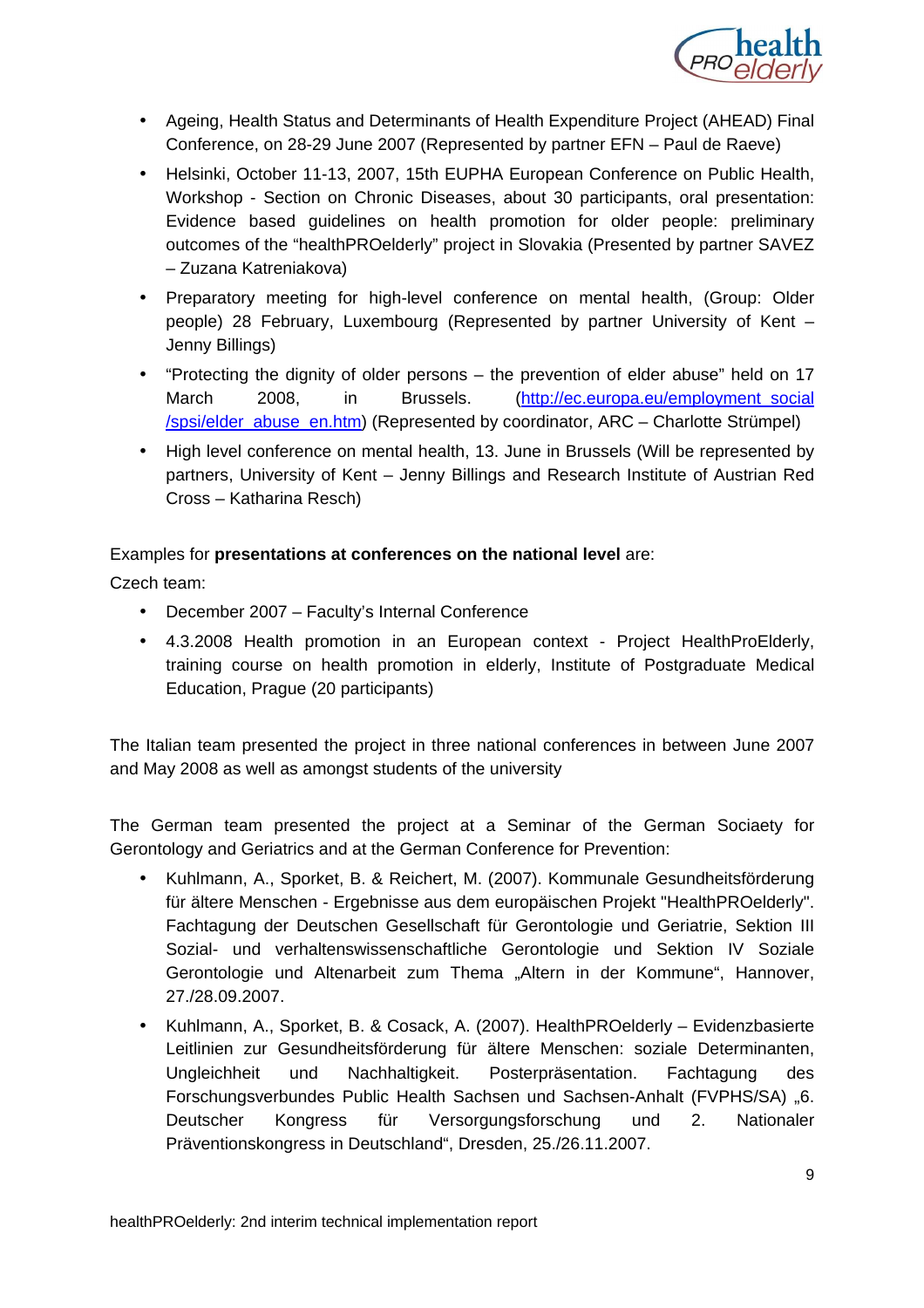

The Greek team presented the project at three occasions during this project period and is planning a further presentation:

- Trikala,Friday 5-10-2007,One day Seminar.Title:"Nursing Community from Theory to Practice". (approx. 300 participants).
- Athens ,7-9/2/2008,10th Hellenic Congress of Gerontology and Geriatrics. Abstract Book p. 57. (approx. 700 participants)
- Athens,7th Hellenic Congress of Public Health and Health Services; Abstract Book p. 77 (approx. 1000 participants)
- 13th congress of Balkan Military Medical Committee, Turkey, 1-5 June, Oral presentation of healthPROelderly, has been admitted and will be presented in English.

Slovak team

• Bratislava, March 31, 2008, Ministry of Healthcare of the SR - National Information Day on Public Health Programme 2008-2013, about 50 participants, invitational oral presentation: Slovak Public Health Association

The Slovenian team used four occasions to present the project:

- Alpe Adria conference (September 2007)
- Slovenian Academy for art and science (October 2007)
- Institut Antona Trstenjaka (February 2008)
- Slovenian parliament (March 2008)

The Polish team presented the project in the context of two international conferences that were hosted by the Jagiellonian University:

- Auditorium Maximum & Collegium Maius, Jagiellonian University, Krakow, 14 September 2007, conference of The European InterProfessional Education Network (200 participants)
- Jagiellonian University Medical College, 25-27 October 2007, conference: 17th European Symposium of Somatotherapy and the Psychosomatic Education (40 participants)

Following **articles** of different types and dimensions were published:

- UK: Article about the project in the faculty newsletter which is distributed nationally; another article based on the national report is planned.
- Lang, G., & Resch, K. (2008). Gesundheitsförderung im Alter Europaweite Online-Datenbank mit Projekten gestartet. NPO-Newsletter 2008.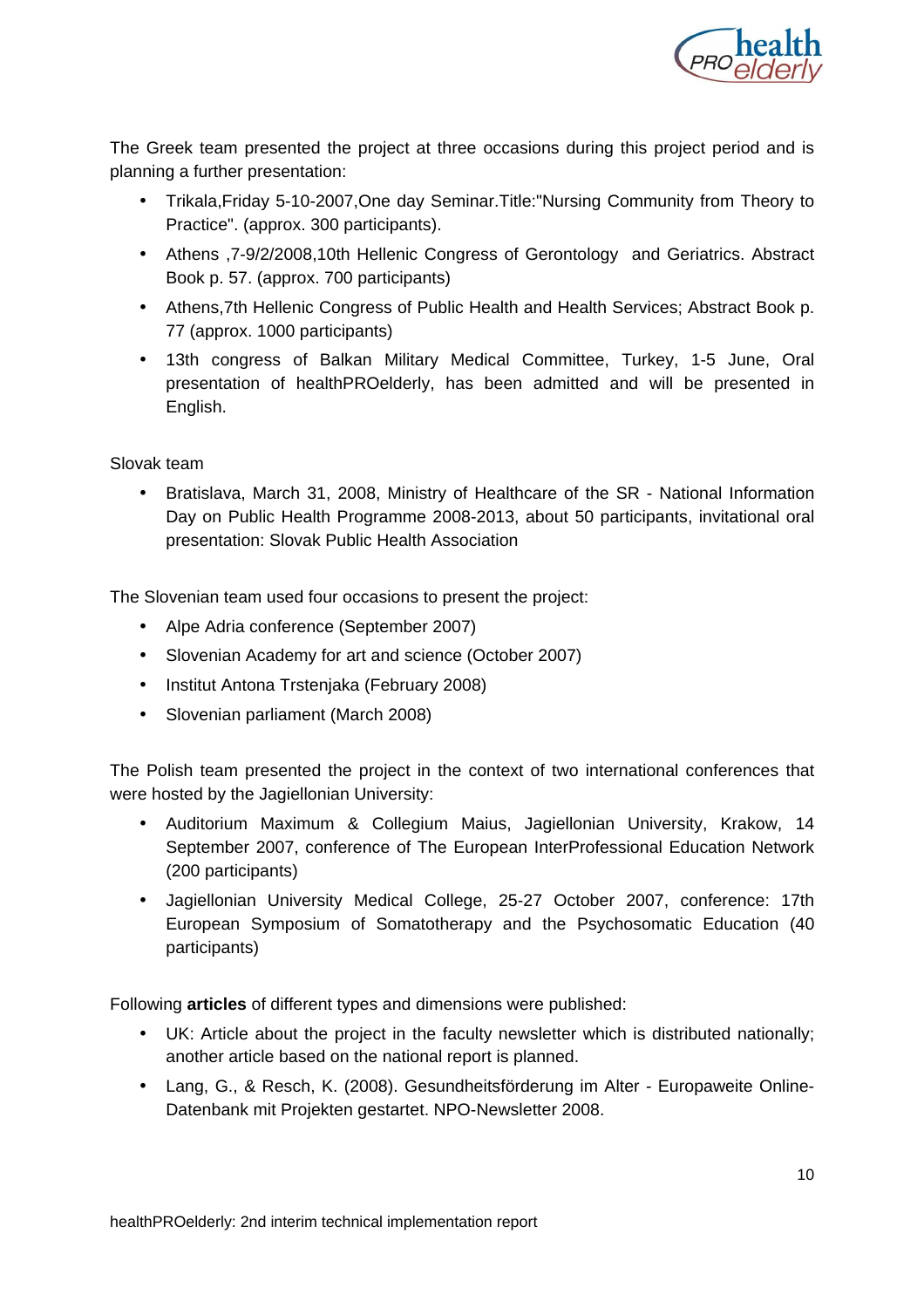

- Resch, K., Lang, G., & Strümpel, C. (2007). Gesund in die besten Jahre. Magazin Gesundes Österreich, 04/2007, 43.
- Lang, G., & Resch, K. (2008a). Gesundheitsförderung für ältere Menschen in Europa. Zwar vorhanden, aber lückenhaft. In I. Spicker & G. Sprengseis (Eds.), Gesundheitsförderung stärken. Über die kritischen Aspekte in der Gesundheitsförderung und mögliche Lösungsansätze. Wien: Facultas.
- Lang, G., & Resch, K. (2008). Gesundheitsförderung für Ältere in Europa: zwar vorhanden, aber lückenhaft. pp. 157-170. In: I. Spicker & G. Sprengseis (Eds.), Gesundheitsförderung stärken. Kritische Aspekte und Lösungsansätze. Wien: Facultas.
- Barbara Woźniak: Problematyka psychospołecznej aktywności osób starszych w polskich czasopismach popularnych dotyczących zdrowia (Psycho-social education of older people in the Polish magazines focused on health), Gerontologia Polska, Vol. 15, nr 1-2, p. 7-13
- Paul de Raeve, article on 'HealthProElderly' that was published in the "Parliament Magazine - Issue 253 - October 1st"
- Interviews with the European project leader about HealthProElderly and Dutch project leader about the database in the Verwey-Jonker Instituut Newsletter (28, January 2008, p. 4).

Some **additional activities**, that have been initiated through the project's work, are being carried out and/or planned:

- The partners from the **Netherlands** performed an additional activity with a focus on the health strategies of older people themselves. This additional activity – within the regular project budget - was required by the co-financing national organisation (Ministry of Health, Welfare and Sports). In August 2007 the Dutch research team organised two group meetings with elderly with different backgrounds with regard to gender, ethnicity and social economic status, asking them about their current and future health strategies, wishes and needs. The reports of the meetings are in Dutch. A summary of the results will be provided in English shortly. Follow-up activities
- Apart from that, the analysis of three models of best practice in phase 3 in the **Netherlands** has led to mutual plans for follow-up activities (long term implementation- and effect studies) with two of the three practices.
- During Phase 3, while interviewing the coordinators of the **Greek** project "Action programme for older people", the Greek team met the mayor of the municipality of Agios Dimitrios, where this project is being carried out. After interesting discussions, it was decided to organise a conference in October 2008 together. During this conference, the Greek project "Action programme for older people"; and other sustainable projects concerning health promotion for older people, will be described and used as examples for future action (transferability). In addition, during the conference, the results of healthPROeldery, including the guidelines, will be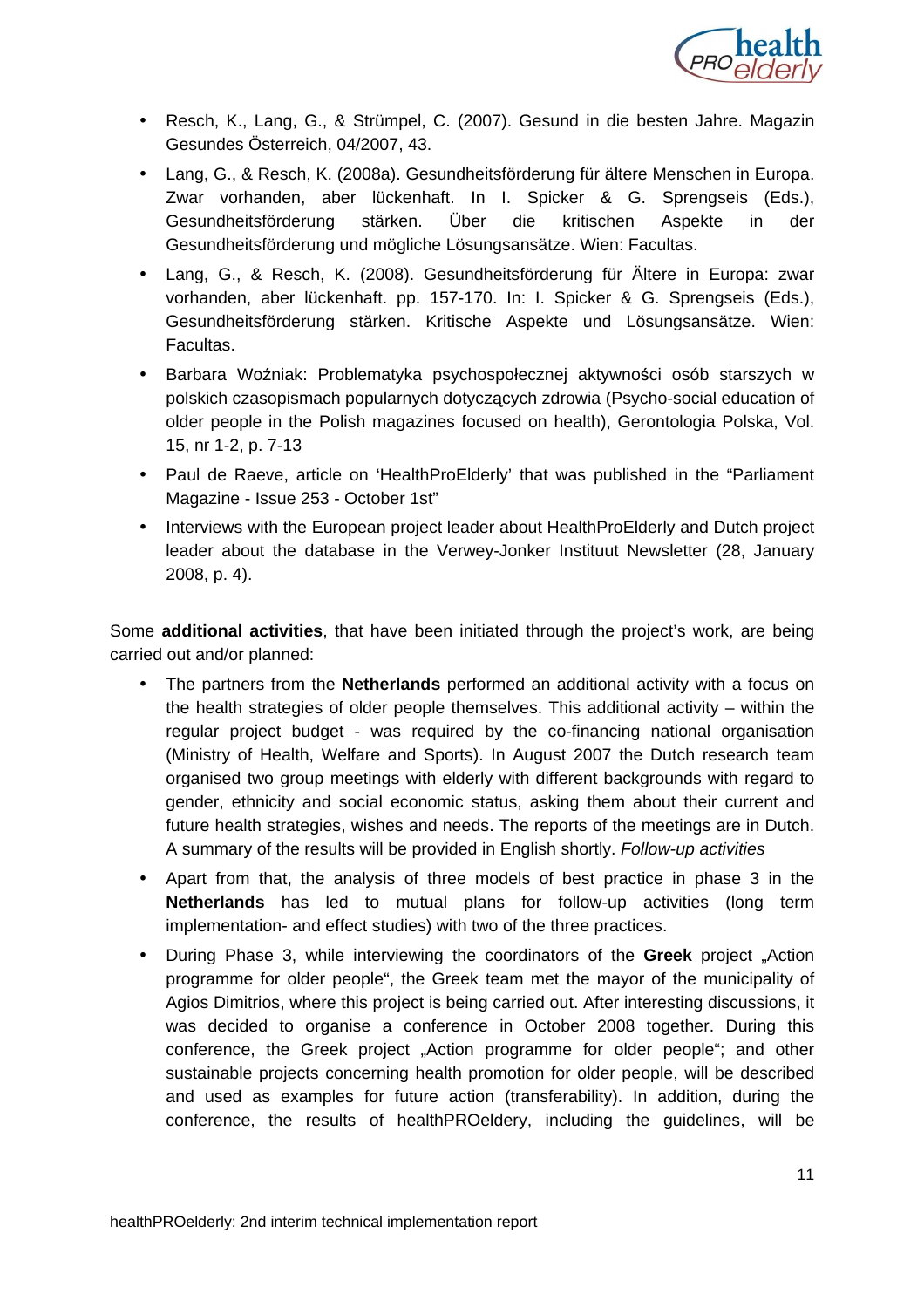

presented to the participants. The participants will mainly be health professionals who work in health centres for the elderly (KAPIs) and politicians on different levels

- In the **UK**, there are further plans for cooperation between the University of Kent and one of the analysed modes, the Silver Song Club.
- In **Austria**, at the last national board meeting it was decided to present the guidelines at a meeting with about 50 national stakeholders in autumn. Also, plans are being made how to continue the database after the finish of the project on national and possibly international level. Finally, there was also the suggestion to work with the guidelines further, adjusting them to needs of stakeholders on national level.

#### **Challenges encountered**

All in all, partners are active concerning the dissemination of the project. However, Some partners have been more active with dissemination and implementing the project within their countries than others.

Many activities have been carried out within the project until now, using up quite a lot of staff resources and generating a host of results. The project has reached a stage, where a priority is to compile and summarize the results and disseminate them systematically.

Some partners have been pressing to disseminate early on a European level and address politicians. The problem encountered here is to have time to compile and represent project results in an easy and accessible manner, while working hard to complete the project work against the set time plan.

A special focus will be placed on summarizing the project results and disseminating them in a systematic fashion on European as well as national levels in the next months.

#### **Milestones**

| Date     | Milestone                                |  |  |
|----------|------------------------------------------|--|--|
| Month 3  | Launch of website – October 2006         |  |  |
| Month 14 | Launch of online database – October 2007 |  |  |

#### **Deliverables**

The deliverables for this WP are:

- Articles in national health related magazines and journals in the respective partner language
- Power point presentations and abstracts of lectures and workshops at conferences and fairs.
- Further presentations in a wide variety of conferences and meetings planned.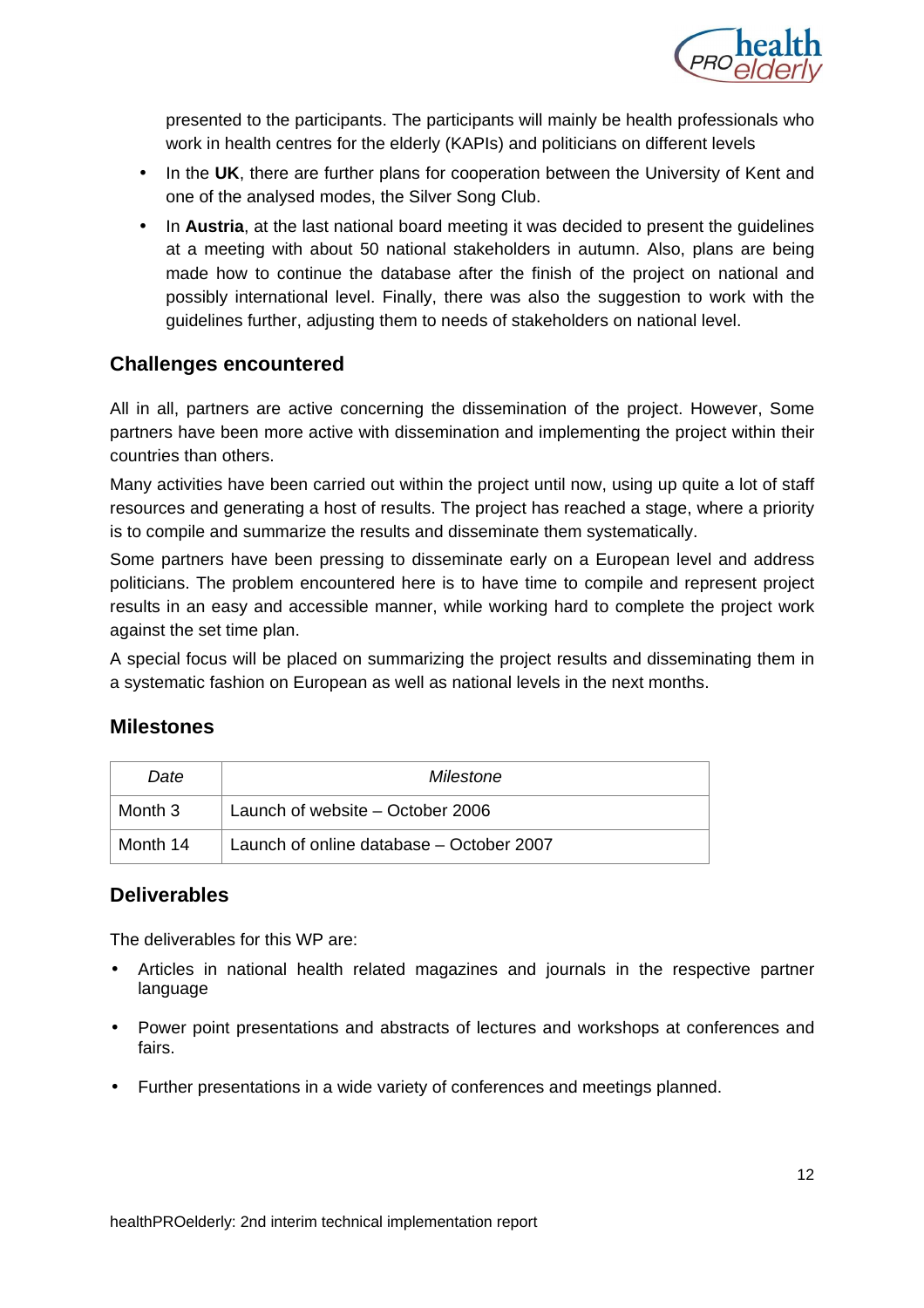

# **2.3 Work package n° 3: Evaluation of the project**

#### **Objectives**

The aim of this work package is to monitor and evaluate the results obtained by the project's single work packages (work phases), i.e. whether both the process and the objectives defined in the proposal have been implemented and realized.

#### **Description of work**

The evaluator took part in the kick-off meeting and introduced the evaluation. He also took part in the Rom-meeting and carried out the SWOT-analysis for the second progress report as group work. Finally, he participated in the international conference in Warsaw and chaired a session on feed-back of the market place, which introduced different programmes on health promotion for older people within the partner countries. Also, an evaluation form was handed out at the Warsaw conference and will be summarized shortly.

Also, after all five project meetings partners were asked to fill in the evaluation form and a summary was provided by the evaluator within a month after each meeting. A comparison of all five meeting evaluations is found in the third report for monitoring work in progress and work packages.

A progress report was prepared after each project phase. The first report for monitoring work in progress and work packages was provided in February, 2007, the second in July 2007 and the third in May, 2008 (see Annex 1). The last progress report will be provided in November 2008 after finishing the guidelines.

Apart from that, an evaluation questionnaire was distributed at the international conference in Warsaw. The report on the participants' evaluation of the conference will be distributed shortly.

#### **Challenges encountered**

Most partners filled out evaluation questionnaires in time. In some cases information by some partners was not received and progress reports were completed without their inputs. Since the last evaluation questionnaire included some questions on project results and overarching themes, partners were of the opinion, that it took quite some time to fill it in. Apart from this, the evaluation is seen by the coordination and the partners to be an important pillar of ensuring the successful completion of the healthPROelderly-project.

#### **Main results of evaluation report**

Summarizing the evaluation, the view of the project partners and of the evaluator is that the project is basically going well and shows a variety of strengths as well as opportunities. Some problems have been encountered with respect to timing of the work, some issues about meeting deadlines, having in depth discussions on certain themes, not finding enough detailed information and evaluation on health promotion projects in some countries and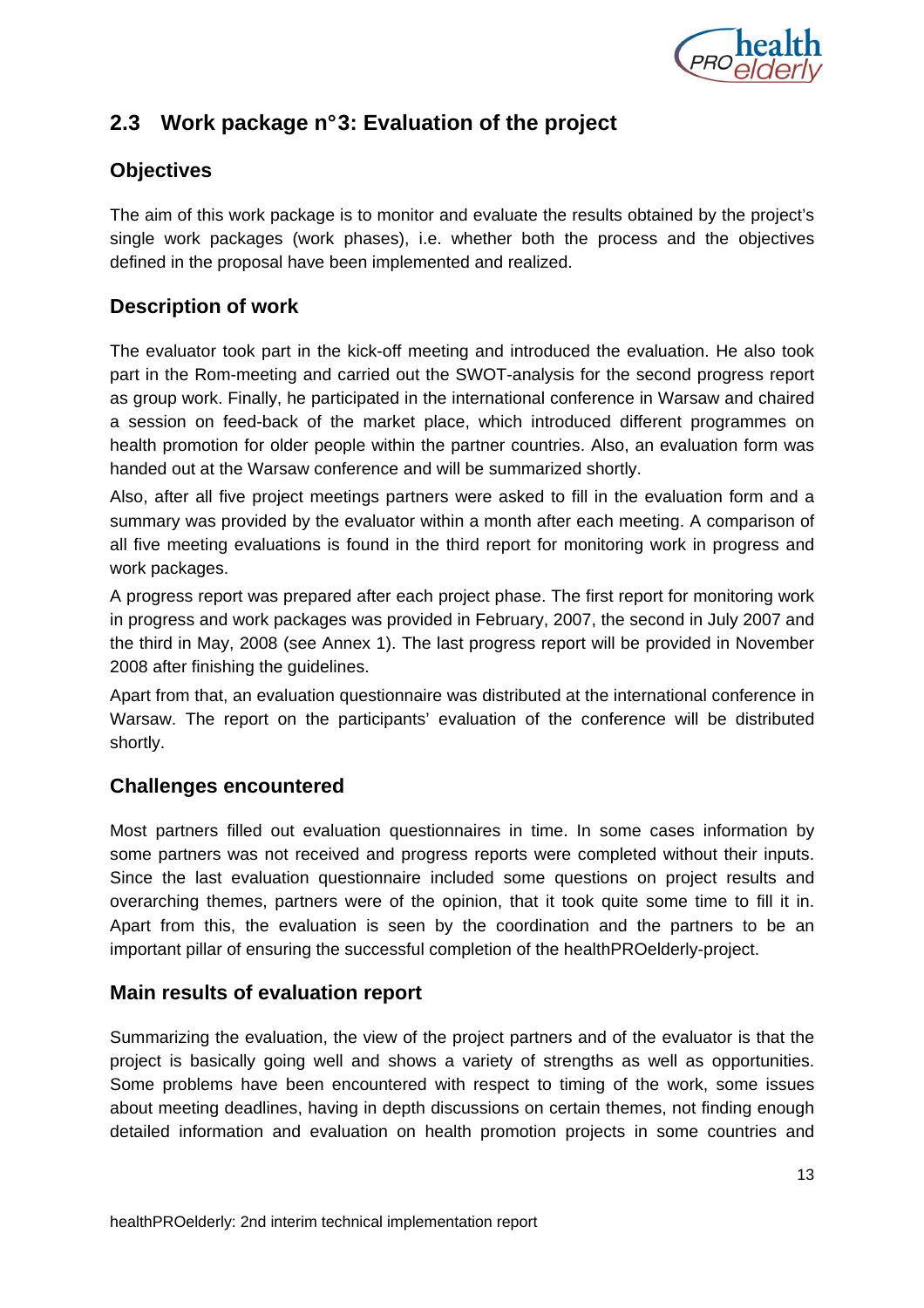

agreeing on a theoretical and conceptual background (see evaluation reports for Phase 2 and 3 in Annex 1). Some of the results of the SWOT-analysis from the evaluation reports are represented below in Chapter 4 of this document.

#### **Milestones**

| Date             | Milestone                         |  |  |
|------------------|-----------------------------------|--|--|
| February<br>2007 | First report of work in progress  |  |  |
| <b>July 2007</b> | Second report of work in progress |  |  |
| May 2008         | Third report of work in progress  |  |  |

#### **Deliverables**

- Second and third report of work in progress in relation to the development of the network, partnership (see Annex 1)
- Questionnaire and summaries of evaluation for all five project meetings
- Evaluator's participation in the first and fourth project meeting as well as in the international conference is completed, the evaluator's participation in the final project meeting is planned
- Evaluation report on the international conference Rom is in planning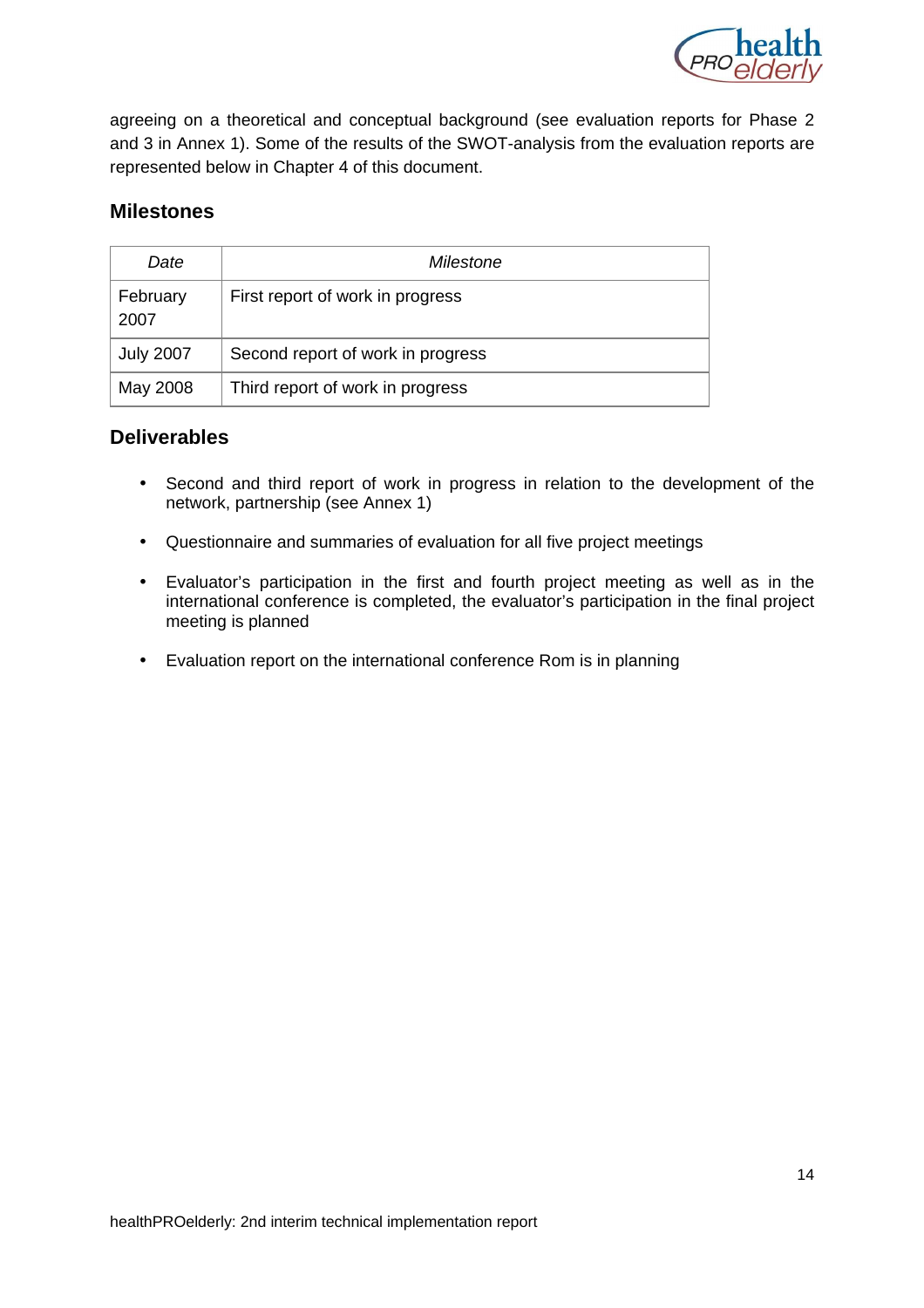

# **2.4 Work package n° 4 (Phase 1): Literature review – "set of criteria"**

#### **Objectives**

The objectives of this phase as agreed on in the first project meeting were to:

- give an overview on the state of the art of health promotion for older people in the different countries
- give an overview of policy issues and research on health determinants with a focus on older people
- develop a common vocabulary and glossary in order to create a common terminology and understanding.
- develop a set of criteria for the selection and collection of models of best practice for work package 5 (Phase 2).

#### **Description of work and challenges encountered**

The tasks carried out in this phase turned out to be more elaborate than originally planned. While the main planned deliverables of the project in the project proposal were a summary of the main trends of the literature overview, a glossary and criteria for choosing best practice models, in the course of the project's work, some more deliverables were agreed on:

- An excel database with quantitative details on searched literature in each country
- An aggregated database of all countries
- National reports, summarising the main findings of literature in each country
- A European report summarising the main findings of the above mentioned deliverables, including a chapter on the analysis of the aggregated data
- Glossary
- Criteria for choosing the models of good practice in Phase 2

The work in this phase and the challenges encountered was described in detail in the First Technical Interim Report of May 2007.

The work on the summary report of phase 1 was delayed due to the number of different project partners working on it and the overlapping with other phases of the project. The summary report is now available (see Annex) and will be put on-line shortly.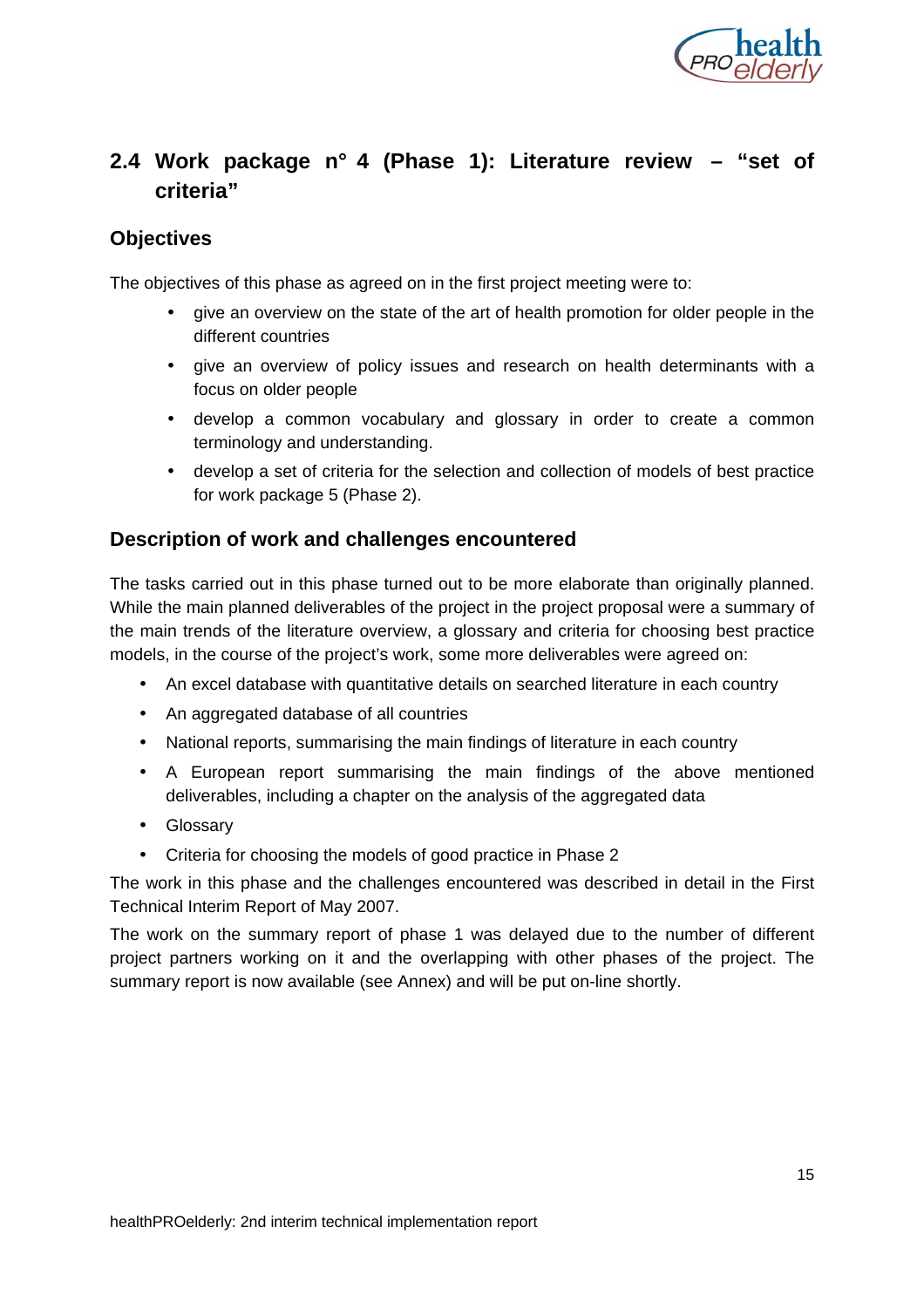

#### **Milestones**

| Date                                             | Milestone                                             |  |  |  |
|--------------------------------------------------|-------------------------------------------------------|--|--|--|
| September<br>2nd Partner meeting in Prag<br>2006 |                                                       |  |  |  |
| February<br>2007                                 | Glossary<br>Criteria for choosing models for database |  |  |  |
| March 2007                                       | Database with results of literature search            |  |  |  |
| April 2007                                       | Completed National reports of Phase 1                 |  |  |  |
| May 2008                                         | Completed European report                             |  |  |  |

#### **Deliverables**

The deliverables are:

- Guideline for literature search
- Excel-database with collected data
- National Reports with the summary of the main finding of the literature review in each country (see www.healthproelderly.com)
- Glossary with common language terminology and definitions
- Set of criteria for the selection of models of best practice
- European report with the summary of national reports and final version of overview of literature search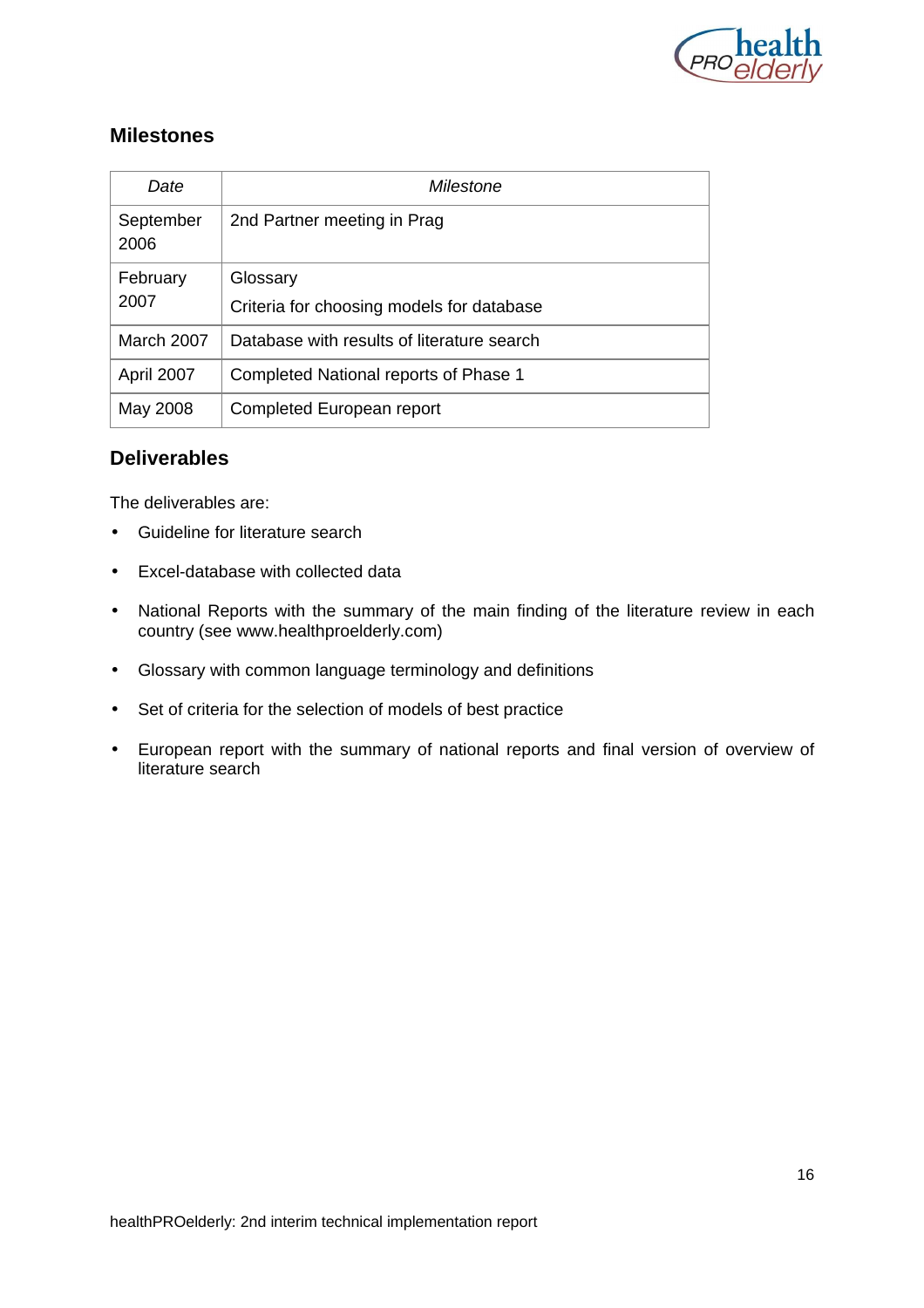

# **2.5 Work package n° 5 (Phase 2): Collecting and com piling models of best practice**

#### **Objectives**

This work package aimed to collect and compile good practices from the different partner countries. These models are available in a database on the project website, available to the general public.

#### **Description of work<sup>1</sup>**

The **criteria** for including models of good practice into the database agreed on in the third project meeting were further elaborated and formulated concretely by the work package leader, University of Maribor and again sent around to all partners. Feed-back and discussion ensued by email.

Also, on the basis of agreements on the **format for the database entries** made at the third project meeting in Maribor, a suggestion was sent around to all partners for comments. At a later stage, the prototype for the on-line template was sent around to all partners and feedback was sent to the web designers.

While the criteria, the database format and the on-line database were being developed, partners already started researching and compiling possible models for the database. This ensued on the basis of the literature search, with the help of national boards and other experts as well as with available databases in each country. The work package leader prepared an excel sheet for all partners as an aid for choosing which models to include in the database. Also, all partners received guidelines explaining the exclusion and inclusion criteria for the projects. Partners typed in the name of each model they found into the excel sheet and ranked it from 0 to 5 on each of the inclusion criteria. These were then weighted. The excel sheet is an aid to ensure that relevant models were chosen for the database. Partners were also reminded to ensure that a models with a mix of themes and a mix of inclusion criteria are included in the database.

The back-end of the database was available in the middle of May 2007. After that all partners started entering the models that they had located into the database. The  $4<sup>th</sup>$  project meeting in Rome meeting served to discuss models that had been chosen and entered into the database. The idea was to make sure there was a common understanding of what types of model the database should contain. In the framework of individual models presented by each

 $1$  This section is based on the report by the Slovenian team on the second phase of the project (see Annex 3).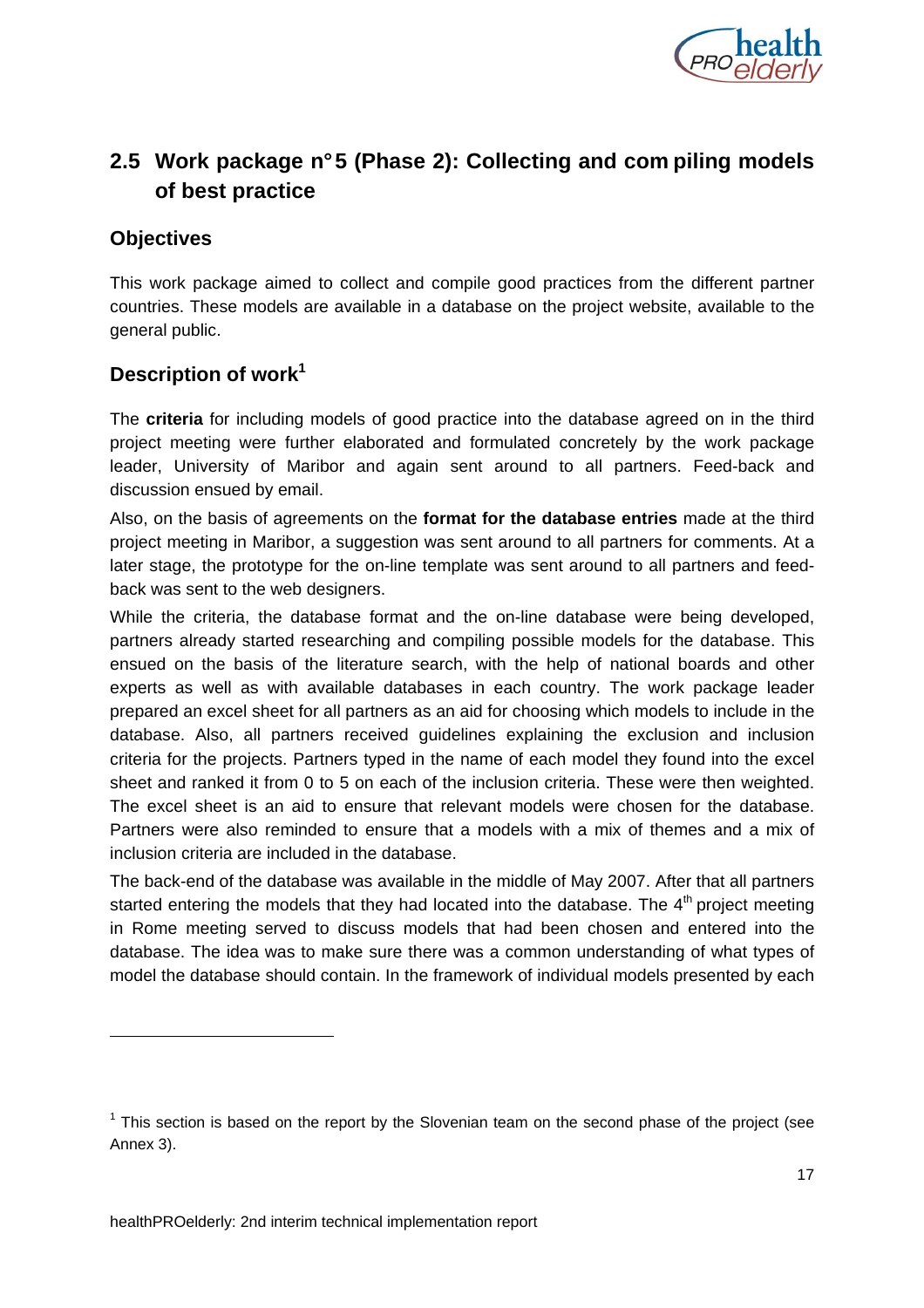

country, Slovenia presented three models which were included in the final database and some others partners presented models to discuss their validity.

The phase of entering models (±20 per partner country, if available) into the database took place from the middle of July until the middle of August 2007. In this period all team leaders in the participating countries had the responsibility to check the language and the content of the entered models.

In addition to this, four members of the project team (Charlotte Strümpel, Majda Šlajmer-Japelj, Helena Blažun and Ciril Klajnšek) acted as a "quality assurance team" for the database and reviewed all the entered projects to ensure that the entries were complete and in accordance to the agreements made. Patrick Brown from the University of Kent undertook the language editing of a large part of the database entries. At the end of September all partners completed the database and the database of health promotion models was launched in October 2007.

In June 2007 the Faculty of Health Sciences prepared a short questionnaire about the phase 2 (annex) and sent it around to all partners. The questionnaire was prepared primarily to collect useful information about how partners searched for the models, and how they felt about the information given on the second project phase. In general all partners were very satisfied with the prepared information they were given about selecting models, etc..

138 projects were included in the database and described according to relevant administrative criteria, like duration, organisation, and contact details, but also according to content criteria (16 inclusion criteria), like sustainability, gender, theoretical background, transferability etc. Per country, 8 to 37 entries were placed. This varied strongly between countries. Where available, partners were asked to enter at least 20 models.

#### **Challenges encountered**

The main challenge encountered in this phase, concerned the selection of the models for the database as well as the definition, whether these models fulfil the defined inclusion criteria or not.

The number of health promotion activities and the extent to which they fulfil any of the defined criteria, was very different between the countries. In those countries with many, quite well developed programmes in this area, those models were selected which fulfilled a number of criteria, in others projects were selected that just fulfilled a few of these criteria. A difficult step – next to defining the criteria precisely – proved to be how to decide whether a model fulfils certain criteria and how to choose the models for the database. While some countries had difficulty finding any models at all that fulfilled some of the defined criteria, other countries found many models that fulfilled almost all the criteria.

It became clear that differences in search and selection procedures between countries did exist, depending on the type of information available. While there were several efforts to reduce inconsistencies in selection between different countries, certain variations are inevitable. The credibility of chosen models was in most samples confirmed by comparison during the Rom meeting, by consultations within national research teams and/or national board meetings, by personal visits to sites of practice and by contacts with leaders of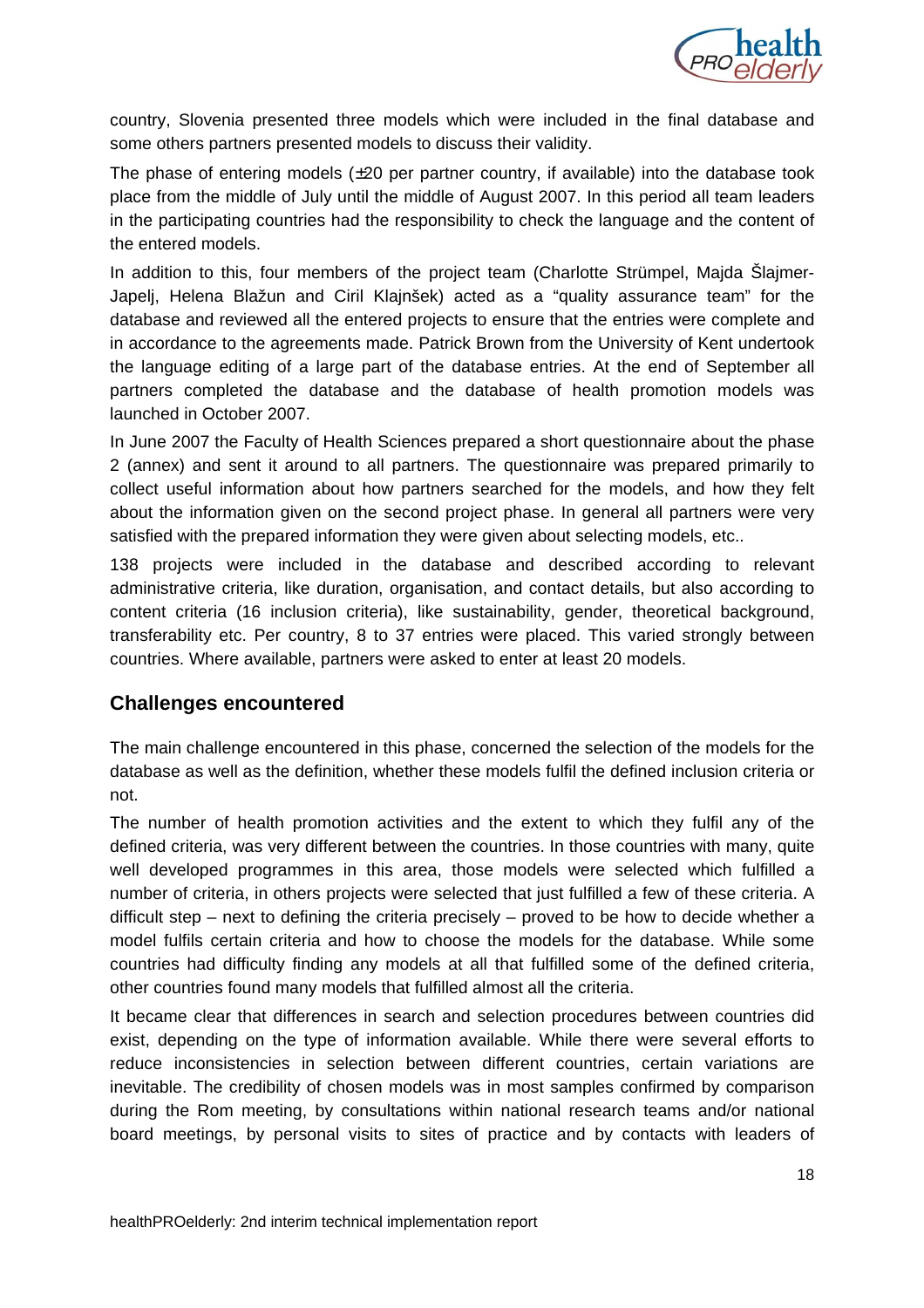

activities. Also, the review process of the "quality assurance team" served to reduce inconsistencies between countries. While there was an excel table with the criteria and some guidance given, how to choose, models, the actual choice was made differently in different countries. In some countries, such as Germany, the chosen models have received or have been proposed for a national award. This was seen as a good choice of models because they fulfilled the most inclusion criteria.

The selection of models as well as entering the information into the database depended on the type, the quality and the amount of information available. This also differed greatly among countries. In some cases, interesting models had to be left out, because not enough information was found and/or no contact persons were defined.

Another issue was that the whole process of compiling the database took longer than expected. On one hand, this was due to technical difficulties with the back-end of the database and the server that were encountered repeatedly. On the other hand the process of reviewing database entries within teams and by the "quality assurance team" as well as the English editing also proved to be much more time-consuming than originally anticipated.

#### **Milestones**

| Date            | Milestone                      |  |  |
|-----------------|--------------------------------|--|--|
| January<br>2007 | 3rd Partner meeting in Maribor |  |  |
| October<br>2007 | Launch of the on-line database |  |  |

#### **Deliverables**

- "Guidelines" for partners including revised inclusion and exclusion criteria with explanations
- Format for database ("back end" to type into; "front end" for users)
- Database with collected and compiled models presented online on the website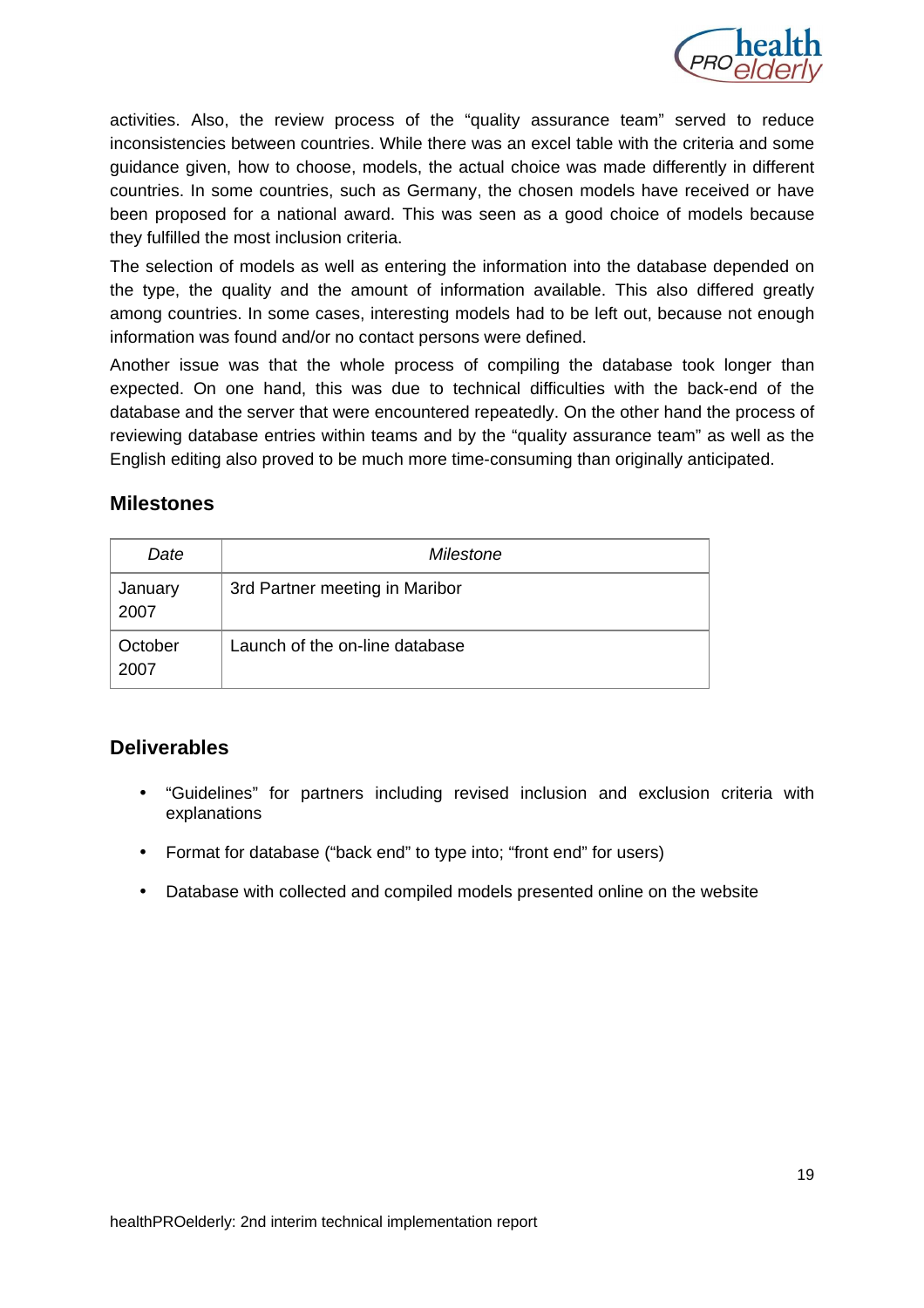

# **2.6 Work package n° 6 (Phase 3): Evaluating the mod els of best practice**

#### **Objectives**

-

The objectives of this WP are to:

- define set of methods to use when evaluating and identifying the models of best practice,
- identify three relevant and successful models of best practice in each country and evaluate them,
- describe and present the findings of the evaluation.

#### **Description of work<sup>2</sup>**

On the basis of the good practice examples collected in Phase 2, each partner chose three health promotion projects per country (=33 health promotion cases) that were then analysed in detail.

The basic idea of the evaluation of health promotion projects for older people here was to find out why the selected project examples were successful cases of health promotion, which outcomes were achieved, how they were reached and in which way the framework conditions contributed to the success of these projects. Furthermore, the question was which of the quality criteria were the most important and how they were implemented into practice?

In addition, the evaluation framework consisted of structure, process and outcome evaluation. In terms of a (health promotion) project (a) the structure relates to the development and the planning phase of a project, the (b) process evaluation relates to the implementation of a project into practice and (c) the outcome evaluation relates to the achieved results and sustainability (e.g. documented by the evaluation) of the project<sup>3</sup>.

Accordingly, the overall aim of Evaluation Phase is not to show that an effect has been achieved (this was seen as a prerequisite for choosing models), but to find out, **how** the effect has been achieved (e.g. strategy, project design, target group) and why it was successful (e.g. success stories, interviews, numeric data).

To reach the goals of the evaluation phase a step-by-step working process was decided on. In the healthPROelderly consortium it was agreed to define the evaluation criteria and project

 $2$  This section is taken from parts of the European overview report on the evaluation phase by Gert Lang and Katharina Resch, Research Institute of the Viennese Red Cross.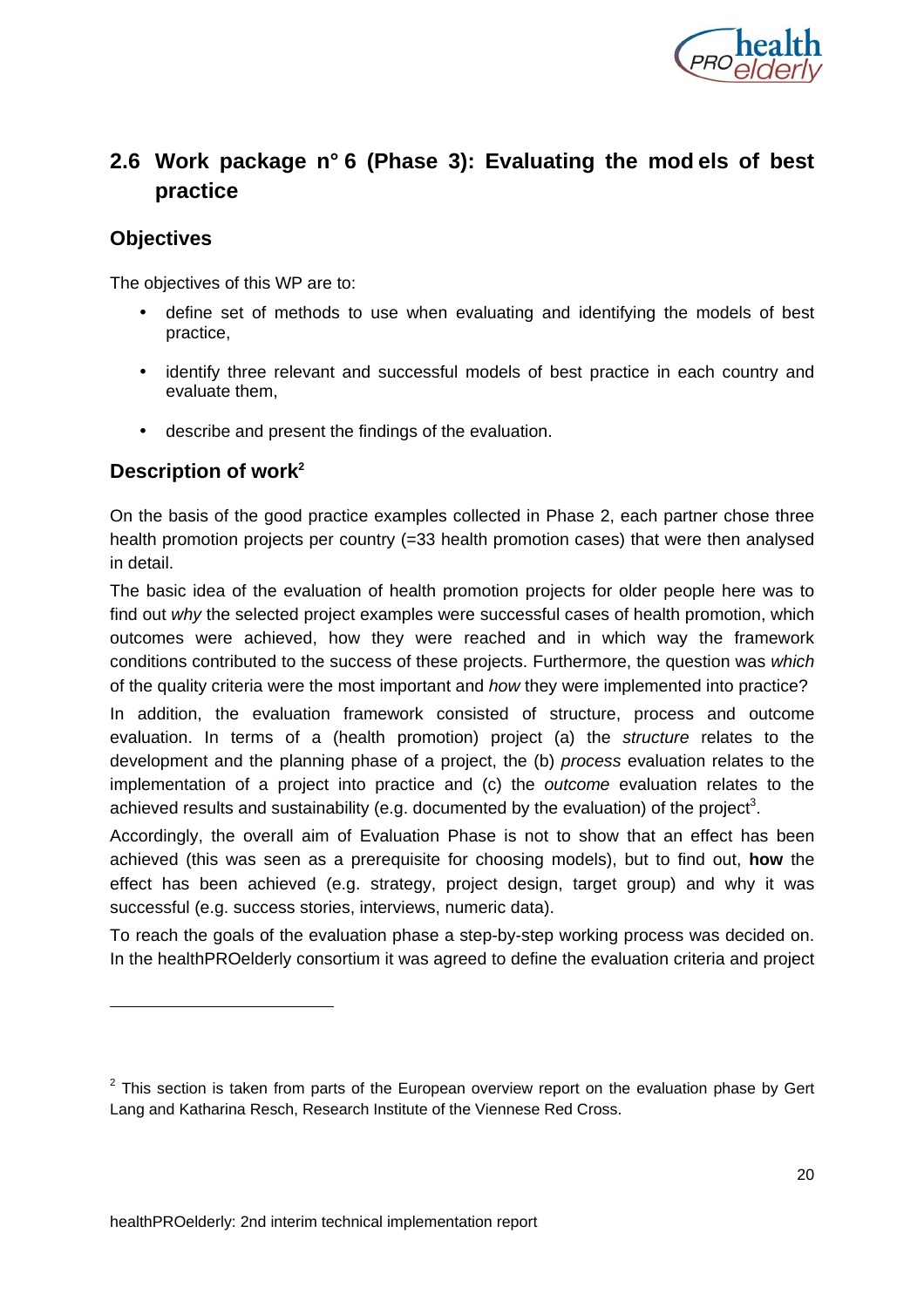

selection procedure in a first step. Secondly the specific evaluation research questions were defined and in the third step the necessary evaluation methods and tools (toolbox) were developed. The fourth step was the data collection and analysis of the evaluation data which were presented in eleven National Evaluation Reports.

The evaluation literature states that both quantitative and qualitative methods should be used in evaluation research. In the course of the evaluation of health promotion initiatives for older people it was important to stay close to the contextual world of the people in the actual projects, therefore qualitative methods were chosen as more important in this working phase. The following instruments were selected for evaluation purposes (See Annex 4 for tools)

- **Document Analysis:** The tool followed a reduction process in three steps. Texts from original documents (e.g. evaluation reports, final reports, website texts) were reduced to a minimum – extracting the most important contents. The template for this tool was an excel sheet. It was used in the national language of the respective project (in order to stay close to the contextual world and actual words of the project's reports).
- **Qualitative Interviews:** After having completing the document analysis, all partners carried out qualitative interviews with key persons from the health promotion projects (e.g. key researcher, manager, older people) for older people. For this purpose a semistructured interview guide was developed containing the research questions. Also included is a protocol (date, time frame of the interview etc.) and basic instructions for interviewers. All interviews were carried out in the national language of the interviewees. The interview guide was structured according to the research questions: structure, process and outcome evaluation questions. All interviews were taped and transcribed afterwards. 2-3 interviews per case were mandatory per healthPROelderly partner.
- **Cost-effectiveness Analysis:** Where possible a cost-effectiveness analysis was carried out in 7 steps. Data was drawn from documents and also from interviews. A large number of documents and reports did not include concrete numbers about the project's costeffectiveness. The analysis follows the cost-effectiveness analysis of McKenzie et al. (2005).
- **SWOT-analysis:** The SWOT-analysis was used as a summarizing tool at the end of the data collection phase. With the help of the 4 items (strengths, weaknesses, opportunities and threats) the results of the three case studies were integrated in a brief 2 by 2 table. All partners used this tool which was provided in a word format.

Data collection took place from October 2007 until January 2008. Each participating country had to choose three health promotion initiatives and evaluate them according to the healthPROelderly evaluation outline and research questions. All results were summarized in National Evaluation Report. These eleven reports serve as the basis for the European Evaluation Report which will be available shortly.

All reports have the same structure and are arranged in national selection procedure, short presentation of the three cases, and structure, process and outcome evaluation results. Also, all reports include specific recommendations for health promotion for older people in the end of the report. All National Evaluation Reports are available online at the project's website: www.healthproelderly.com and are included in Annex 5.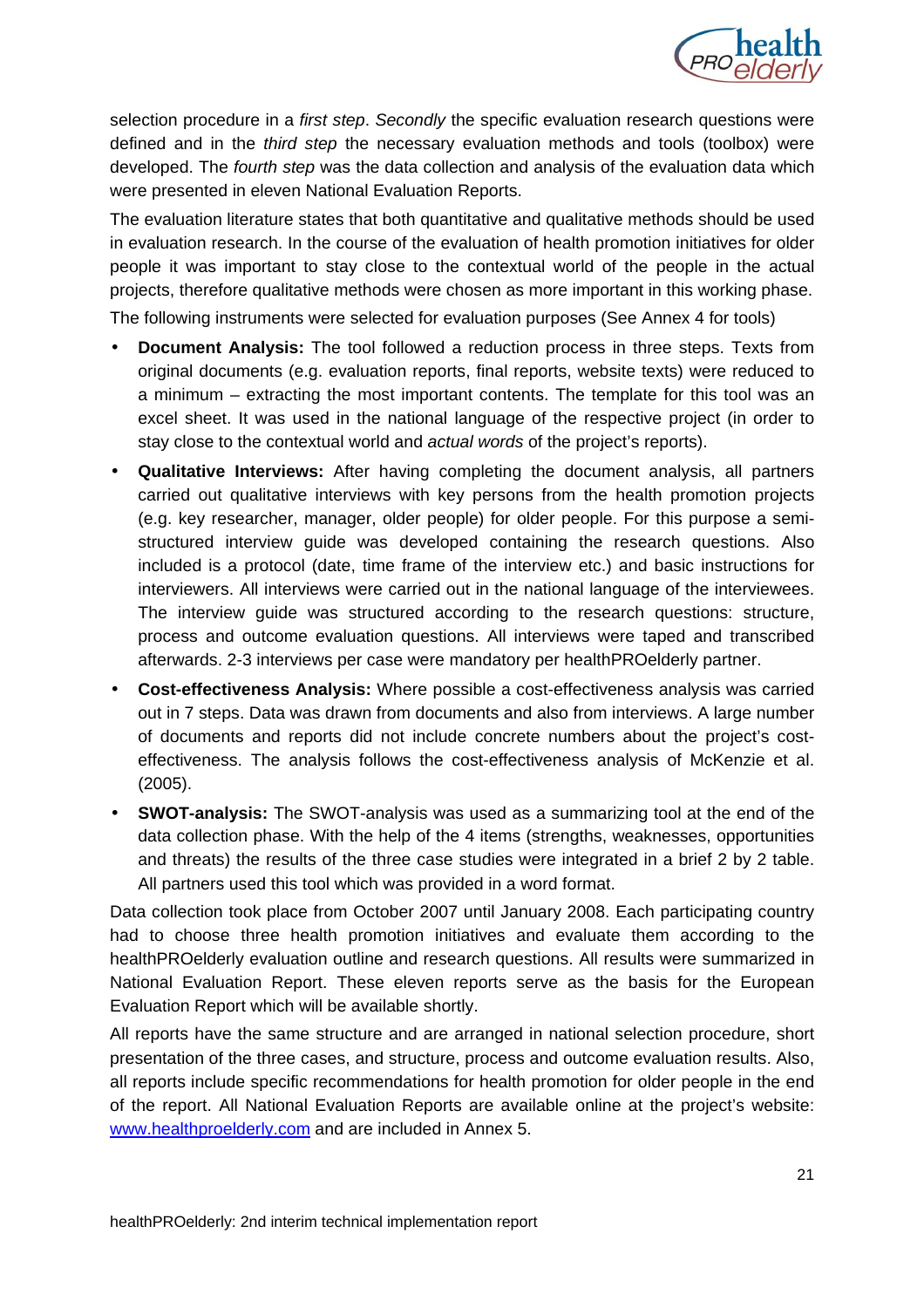

#### **Selection of the three best practice projects**

Health promotion cases were selected on the basis of the Online Database of good practice health promotion projects developed in 2007 (www.healthproelderly.com/database). Each country chose three of their national project entries from the database for further evaluation (= 33 best practice initiatives). Therefore a ranking system was applied: Points were assigned to each project. In the course of the evaluation five countries stated that they chose those initiatives with a large number of points – those that scored high in the national selection procedure. Also, three countries chose initiatives which fulfilled the most inclusion criteria, e.g. the Netherlands only selected initiatives with at least 10 out of 16 inclusion criteria. Most countries selected their best practices with the help of the scoring system but also in a second step with regard to themes. In the Czech Republic diversity was a crucial issue, in Austria gender was the main criterion to include the third project (the first two were chosen by high score), and in the UK projects were picked because of their focus on socioeconomic and ethnic inequalities. Two countries deliberated about their choice of projects with the experts of their National Board (Germany and the Netherlands).

Initiatives were also chosen with respect to the criteria (1) evidence-based project, (2) innovative project, and (3) project with a broader focus. Three countries explicitly state choosing according to this scheme: The Netherlands picked two evidence-based projects and one innovative as well as Italy, and the Czech Republic selected one projects out of each category.

#### **Challenges encountered**

One challenge that was encountered in this phase was that the prerequisite for collecting necessary information was a basic amount of documentation and evaluation. While in some countries, models were well documented and evaluated, this was lacking in others. Some models that were originally chosen had to be replaced by others because of lack of information or lack of contact persons.

Another challenge encountered was the lack of information or willingness to disclose information on budgetary structures. This led to the fact that only a very few costeffectiveness analyses could be carried out. Due to limited resources within the project, not as many different stakeholders could be interviewed as would have been necessary to gain deeper insight into different perspectives.

According to the third progress report of the healthPROelderly project, the most useful instruments seem to have been the document analysis and the interview scheme. Apart from the most positive rating, these tools also received almost unanimously positive comments. For instance, concerning the document analysis tool:

- "It followed a clear reduction process, I liked it."
- "Excel spreadsheet was excellently constructed and formed a perfect basis for later analysis and writing up…"
- "It structured the necessary work in three concrete steps and it standardised throughout all partners which have many different research backgrounds."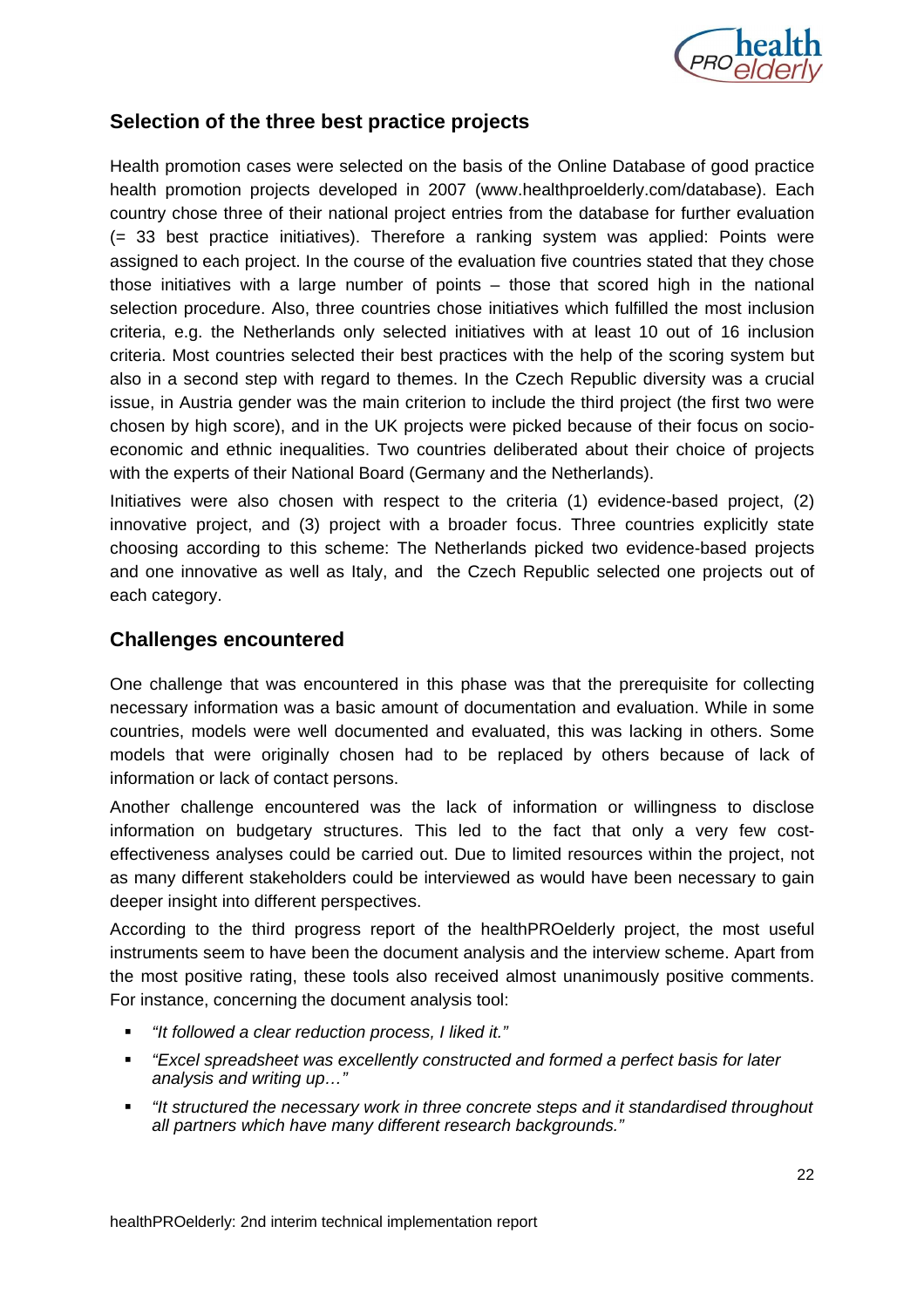

#### **Milestones**

| Date              | Milestone                                                   |  |  |  |
|-------------------|-------------------------------------------------------------|--|--|--|
| <b>June 2007</b>  | 4th Partner meeting (concept of evaluation)                 |  |  |  |
| September<br>2007 | Resource group meeting to define work of phase 3 precisely  |  |  |  |
| April 2008        | Online-presentation of national reports available           |  |  |  |
| <b>June 2008</b>  | Online-presentation of European summary and tools available |  |  |  |

#### **Deliverables**

The deliverables of this WP are the following:

- Set of methods (tools) for evaluation of health promotion projects for elderly
- Online presentation of the evaluation results (national reports and European report)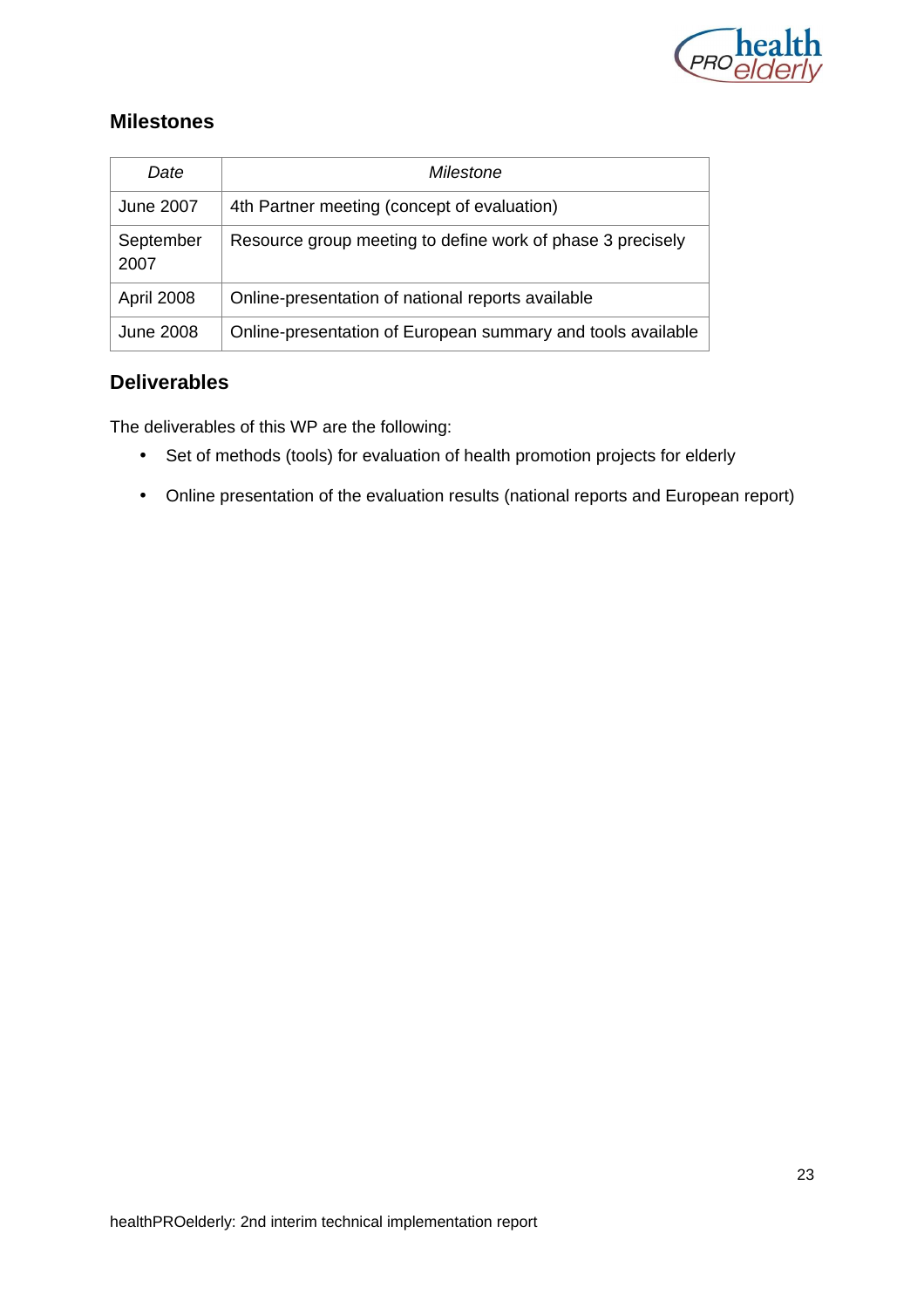

# **2.7 Work package n° 7 (Phase 4): International Conf erence**

#### **Objectives**

The objectives of the International Conference were to:

- Discuss guidelines and recommendations with experts in the field
- Present project results and get feed/back
- Give information on how health promotion projects for older people work
- To network and exchange information on health promotion for older people between different countries

#### **Description of work**

The date of the conference was fixed in January 2007, after which the Polish Nurses Association, which was responsible for organizing the conference started looking for a venue. The main issues on possible venues and the contents of the conference in Warsaw were discussed in the fourth project meeting in Rom in June 2007. The conference design and further details were agreed on by the partners in the fifth project meeting in Berlin in January 2007. Key note speakers were agreed on as well as presenters for the individual project phases, chair persons for working groups and panel discussants.

The main pillars of the conference were (see also Agenda in Annex):

- Two key-note speeches
- The presentation of each project phase by work package leaders
- Five working groups on individual parts of the draft guidelines chaired by project partners
- A market place where each partner presented their three best practice projects by using posters. Also further material was provided, such as leaflets, photos, DVDs. Also, the healthPROeldery-projects' database could be accessed during the market place.
- A practical demonstration of the "Sing for your life programme" was introduced by students from Krakow who are working together with the UK-programme.
- Presentations of working group results and ensuing panel discussion.

Partners were asked to invite participants from their countries using the draft agenda they received and a suggestion for an invitation letter. Apart from that the coordinator sent the announcement to potential participants on European level. Partners were asked to invite practitioners in the field of health promotion for older people (preferably at least one representative of the three analysed projects), policy makers on different levels, representatives of older people's organizations as well as experts in the field. A website specifically for the conference was launched by the Polish Nurses Association giving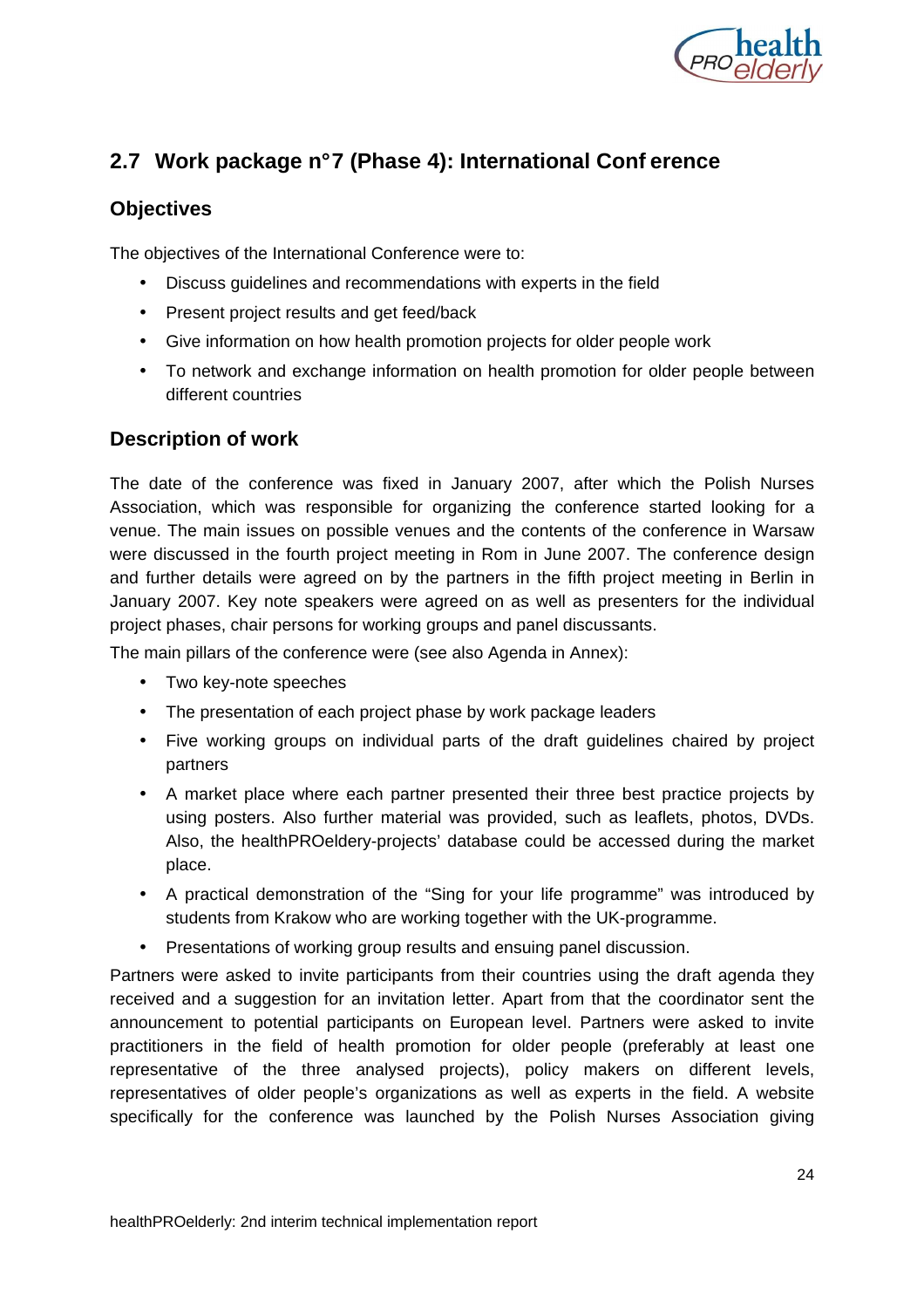

information on the conference and allowing for registration. This was linked to the project website. 5-6 participants per country were planned.

In the Berlin-meeting partners agreed, that rather than having a written report of the meeting, it would make more sense to send participants a CD-rom and also make this available to other people who are interested. The CD-rom will contain:

- Presentation of key-note speeches
- Presentations of project
- Summary of working group results
- Posters of market place
- Photos of conference
- Summary of panel discussion

#### **Challenges encountered**

The date of the conference was fixed quite early on, first efforts to find a venue also started in time as well as first ideas on the conference design. However, due to time constraints on part of the work package leader as well as the project coordinator as well as due to language and communication problems some of the organisational issues took much longer than planned and than is usual when only one organisation is organising a conference.

Also, since some of the project work on the evaluation of three case studies as well as formulating draft guidelines took longer than planned, this also had an effect on the planning of the contents of the conference.

Due to these facts, the announcement was sent out at a relatively late stage. Also, it turned out that many international conferences concerning health were taking place at the same time. Thus, some participants which would have been important for the conference could not attend. Also, not all project partners made the same efforts to contact stakeholders in their countries, which resulted in the fact that some countries were better represented than others (also concerning a mix of stakeholders and including representatives of ministries etc.).

The structure of the projects' conference budget as well as some financial prerequisites made by hotels in Poland (some expected a pre-payment of all expenses several months before the conference) posed a challenge which led to quite a lot of organisational effort.

All in all app 80 participants were planned in all for the conference and app. 70 attended. Participants proved to be an interesting and helpful mix of representatives from different backgrounds. At the end of the day the organisation of the meeting went very well and everything functioned smoothly. Presentations and discussions during the meeting were very interesting and fruitful and an important step could be made in developing the guidelines.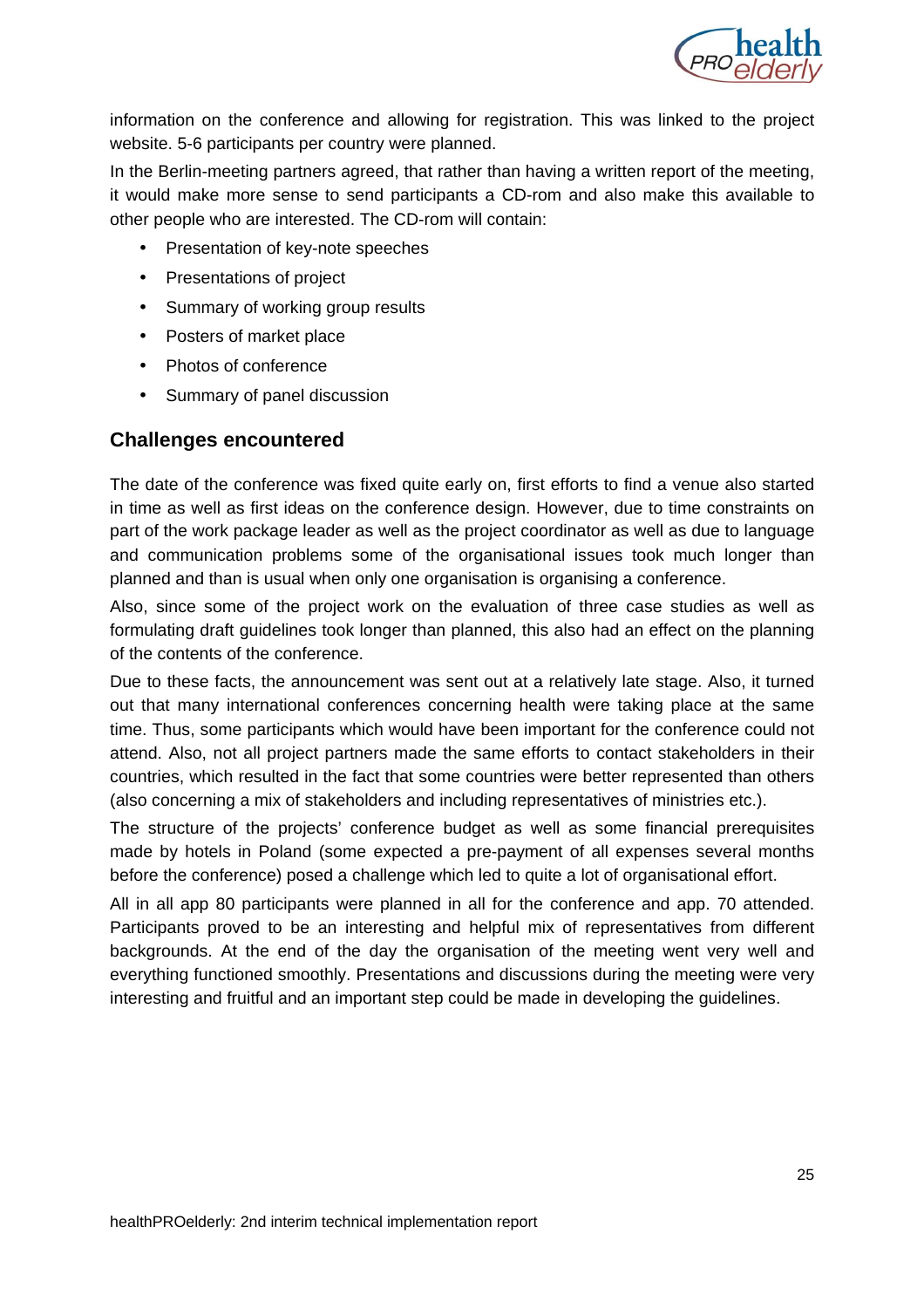

#### **Milestones**

| Date<br>Milestone |                                 |  |
|-------------------|---------------------------------|--|
| May 2008          | International Conference        |  |
| August<br>2008    | Documentation of the Conference |  |

#### **Deliverables**

The deliverables of this WP are

- Agenda and conference pack
- The International Conference
- Final documentation of the International Conference (CD-rom will be available in August 2008)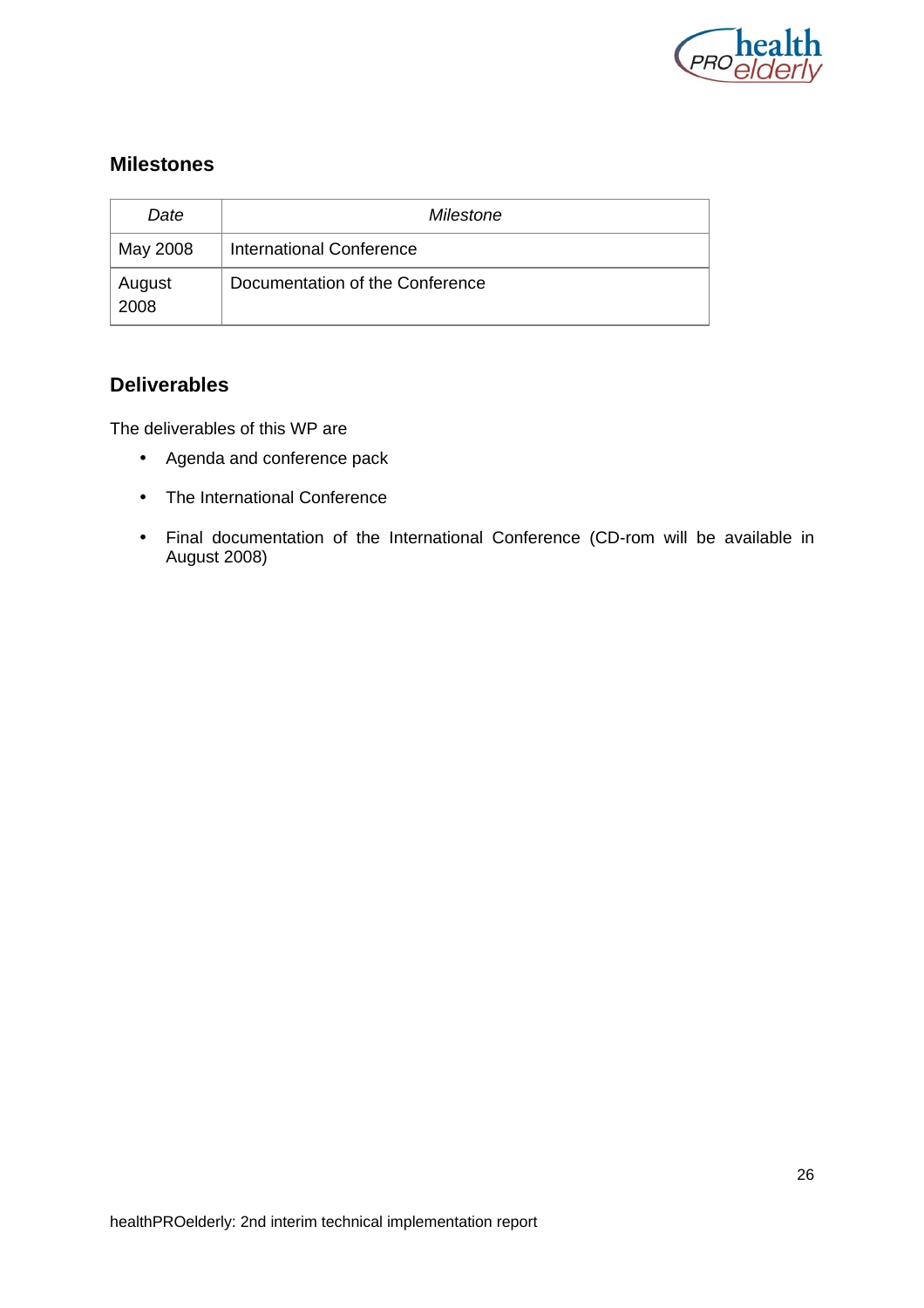

# **2.8 Work package n° 8 (Phase 5): Guidelines with recommendations**

#### **Objectives**

The specific objectives of this WP are to:

• establish evidence- based guidelines which provide recommendations for the implementation of sustainable health promotion projects and programmes for older people.

#### **Description of work**

The work on the guidelines started in June 2007 during the Rom-meeting, where it became clear that the work on evaluating individual cases of best practice had to be carried out with the aims and results of the guidelines in mind. The first ideas on the guidelines were presented in this meeting. Also, it was agreed that the partners representing the FFG (work package leader for the guidelines) would participate in preparing the work of the evaluation phase. In September 2007 input was given by the German team to the small working group dealing with the evaluation phases' procedure. The fifth project meeting in Berlin took place after the main body of work for Phase 3 (Evaluation of models of best practice) had been carried out. A large part of this meeting was dedicated to working groups in which the results of the evaluation phase were formulated in terms of their relevance for guidelines. On the basis of this and the national reports of the evaluation phase a very first draft of the guidelines was sent around to partners with a small questionnaire, asking partners' opinions on structure and basic contents of the guidelines. Quite extensive feed-back was given by partners on this draft. Also, an extra meeting with the work package leaders of Phase 3 and 5 as well as the coordinator took place in Vienna at the beginning of April. This served to agree on the basic structure of the guidelines and on the further procedure for compiling the guidelines. Also, UK partners assisted the German work package leaders substantially concerning the formulation of the guidelines. The results of the national evaluation reports were compared and summarized in the European overview at the same time. The results were available quite shortly before the meeting in Warsaw and they were also incorporated into the draft guidelines. On the basis of these different work steps draft guidelines were made available at the conference in Warsaw (see Annex 6) and were discussed there in working groups.

The basic issues addressed in the guidelines to date are: target group involvement, diversity, empowerment, evidence-based practice, holistic approaches to health promotion of older people, health strategies and methods used, setting and accessibility, stakeholder involvement, interdisciplinarity, volunteering, management and budgetary structures, evaluation, sustainability, transferability as well as publicity and dissemination.

During the Warsaw conference five working groups took place, each one referring to one or several themes of the draft guidelines. These were then discussed and revised in detail.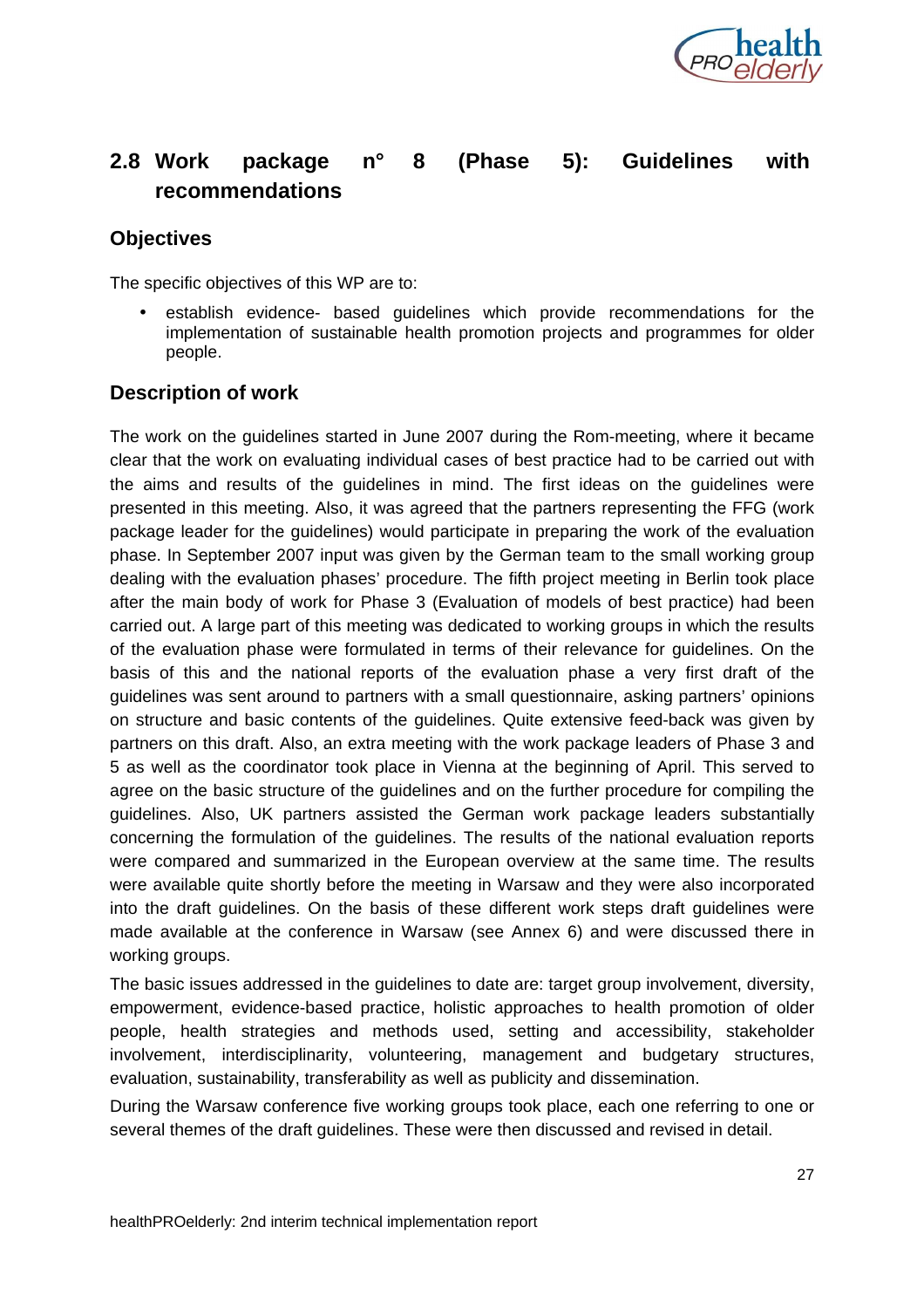

The results of this work as well as further results of the European report on Phase 3 which will be available shortly will be incorporated into the guidelines. There will then be another feed-back round with partners. The final version of the guidelines will be agreed on in the final meeting in Vienna on 2-3 October 2008. After this the guidelines will be printed.

#### **Challenges encountered**

Challenges encountered in this phase for one concerned time pressure in connection with the Warsaw conference. One difficulty was that the work on Phase 3 was still being carried out and that some important results could not be fed into the draft version of the guidelines until a quite late stage.

Another challenge encountered refers to the exact definition and task of guidelines. There has been an on-going discussion among project partners and during the conference in Warsaw how detailed such guidelines can and should be and whether recommendations at a relatively general level can be called guidelines.

Finally, one main challenge concerns the target group of the guidelines. It has been discussed repeatedly which types of actors the guidelines should be for. The main target group will be practitioners and planners who would like to carry out health promotion programmes for older people. However, it is deemed important also to include information for policy makers. In this context it was agreed to produce a short statement geared specifically at policy makers. Also, the question remains open whether and how the guidelines can and should address older people themselves.

| Date             | Milestone                                                     |
|------------------|---------------------------------------------------------------|
| January<br>2008  | 5th Partner Meeting in Berlin                                 |
| May 2008         | Draft guidelines as basis for discussion in Warsaw conference |
| November<br>2008 | Guidelines with recommendations available                     |

#### **Milestones**

#### **Deliverables**

The deliverables in this WP are:

• A brochure with the "Guidelines with recommendations for health promotion for elderly people" which is available in a printed version and on the website as download.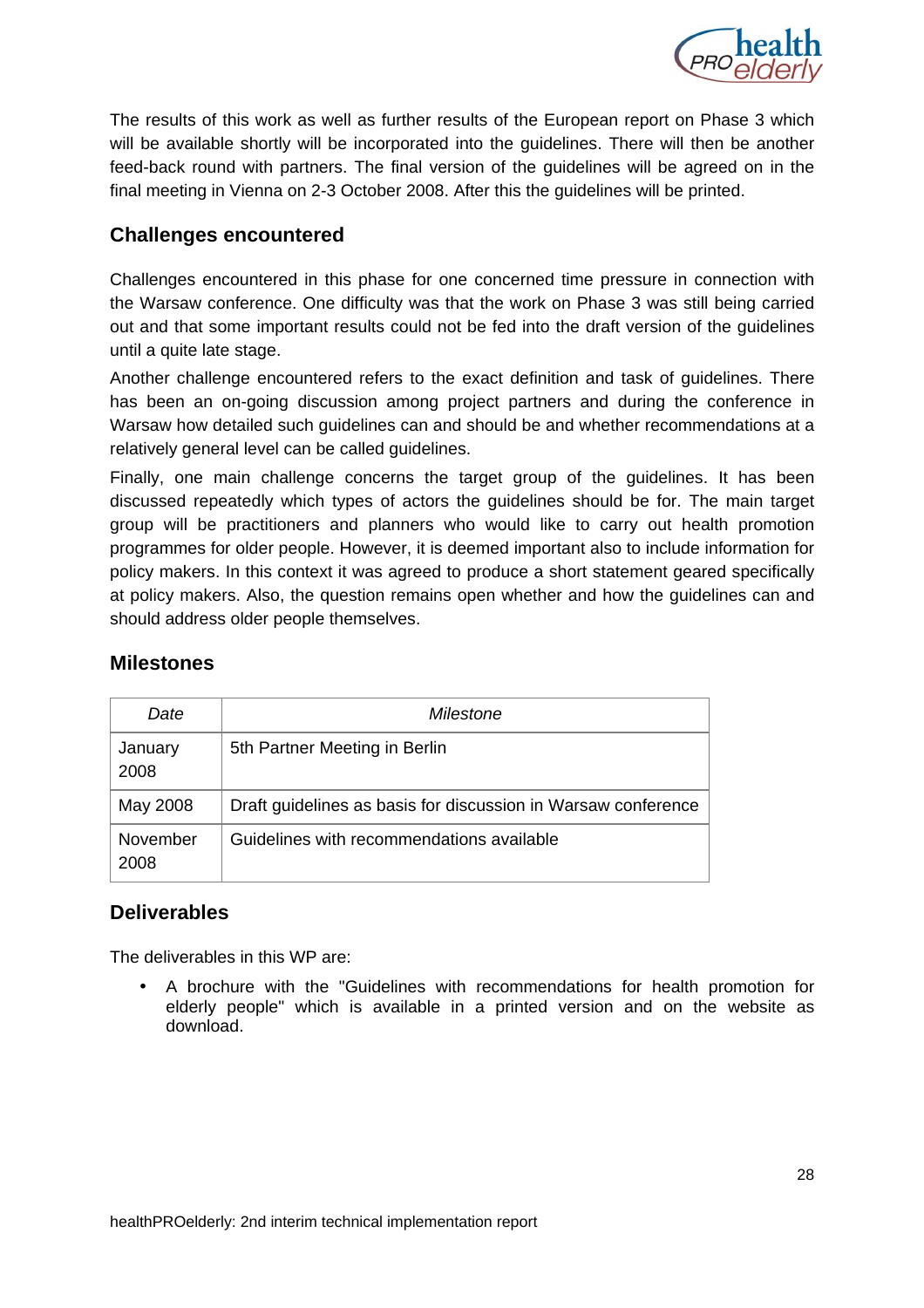

# **3 Further work plan**

Work packages 4,5 (Phase 1: Literature Overview and Phase 2: Database ) have both been completed. Work packages 6 and 7 (Phase 3: Evaluation of models and Phase 4: Conference) are in the process of being completed. The European evaluation report of Phase 3 is being completed, the conference in Warsaw has taken place and the conference proceedings are being compiled.

Tasks for Phase 3 (Work package 6) still include:

- Finishing the European report
- Putting the German national report on-line (all others are already on-line)
- Putting tools on-line after changes made according to Third progress report

These documents will be put on-line by the middle of June 2008.

Tasks for Phase 4 (Work package 7) still include:

• Compiling conference proceedings. Partners agreed that it would make more sense to provide a CD-rom with different types of information (e.g. posters) then a printed report.

This will be available by the end of July 2008.

Tasks for Phase 5 (Work package 8) include:

- Revising guidelines according to results of Warsaw-conference
- Finalizing guidelines
- Layout and print of guidelines
- Last project meeting in Vienna, 2-3 October, 2008.

Dissemination:

- Preparing summaries, presentations and articles.
- Exploring possibilities to further develop and implement database as well as guidelines on national and European level.

While there have been some delays in the project work as opposed to the project planning, all in all the project is within the planned time frame. Deliverables which are still being worked on are the guidelines and conference proceedings.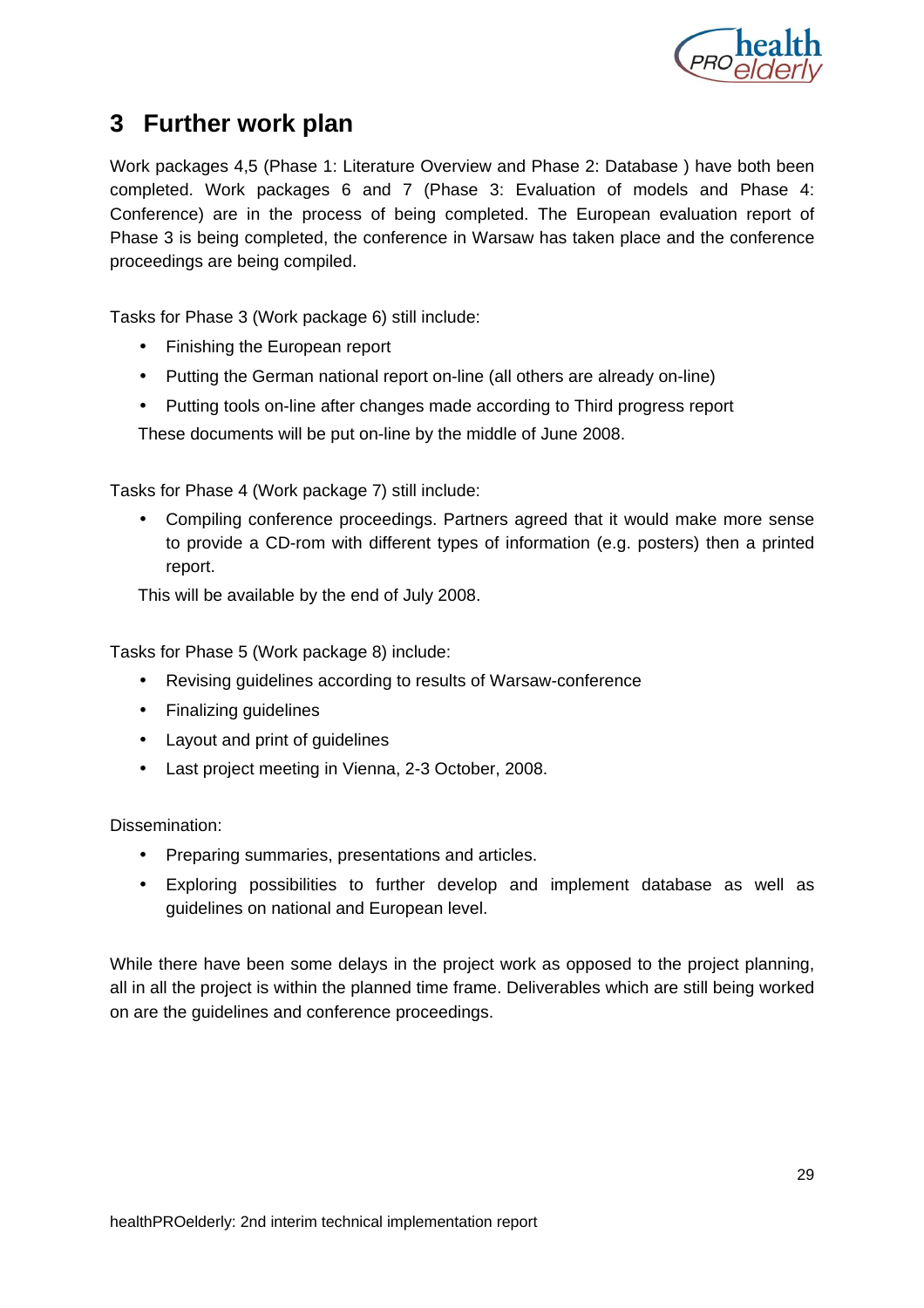

# **4 healthPROelderly Project - Conclusions**

# **4.1 Comment on financial statement**

For the first two years of the project, somewhat under three-quarters of the whole project duration (72%), over two thirds (69%) of the overall budget has been used. Individual partners have spent between 54% and over 80% of their budget.

With respect to staff costs 73% of the total costs budgeted have been incurred until now. Concerning the budget for travel and subsistence costs a little over a half (51%) has been used for five project meetings. One more project meeting is still pending and the travel and subsistence costs for the Warsaw meeting which is not in the accounting period examined here will most probably take up the rest of the travel budget. For the other costs, approximately a half has been spent until now. Most of the other costs concern the International Conference as well as dissemination activities. All in all, it seems that the expenditures incurred until now are in line with the planned budget.

Some partners have incurred costs for translation of reports, that were not budgeted originally.

Partners vary in the amount of **staff costs** they have already used up. While most partners have used between 60% and 80% of their staff costs, the University of Maribor has used up all of their staff costs as has the Polish Nurses Association. This fact has been pointed out to these partners, who have stressed that they are able and willing to carry out their planned project tasks until the end of the project. Also, there have been some changes in staffs' daily rates, either due to actual changes in salary or due to previous miscalculation of staff costs.

Unresolved issues with respect to the budget are the costs for English editing, translation costs and that some partners have carried out additional project tasks and have thus incurred more personnel costs than planned.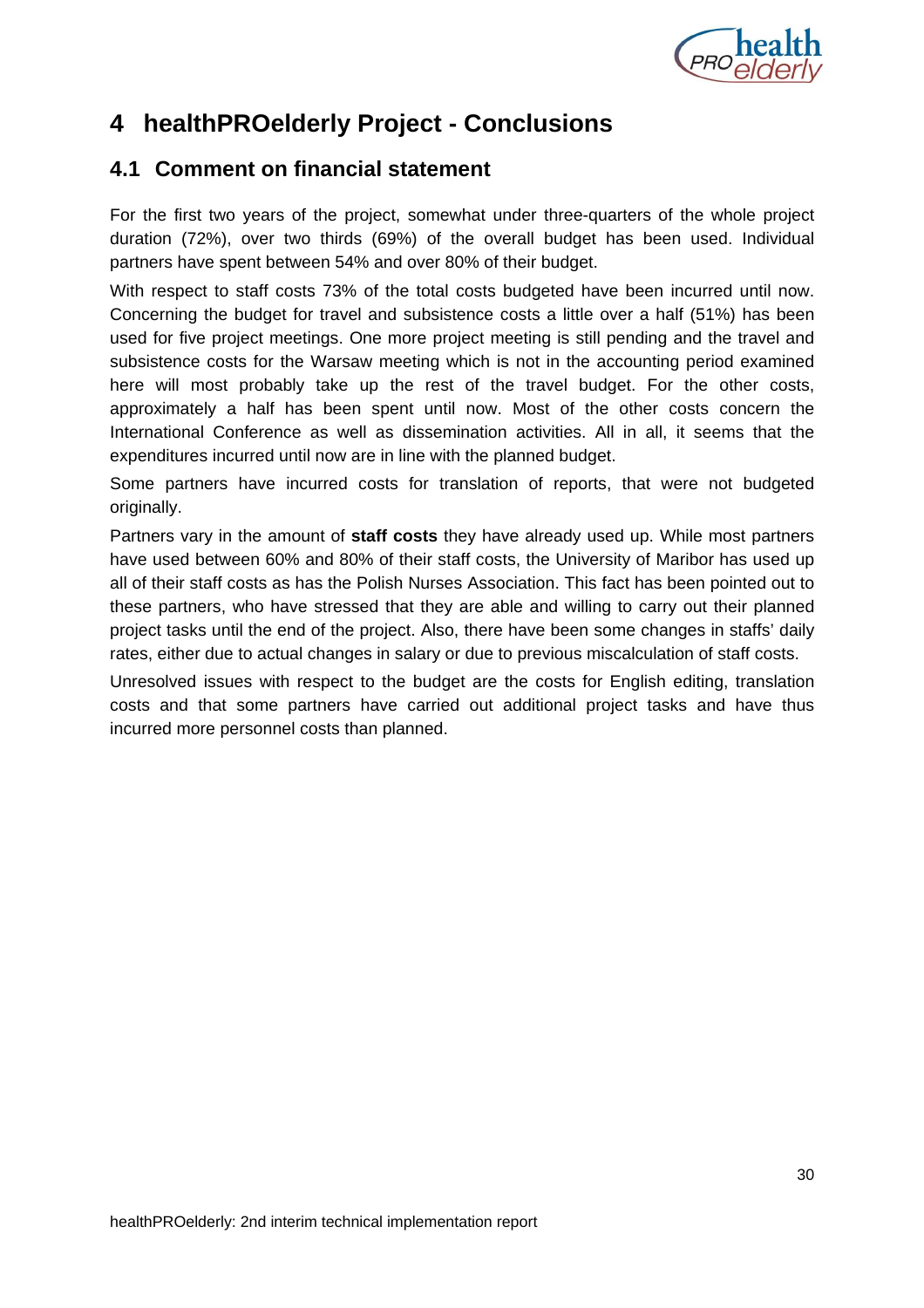

## **4.2 Strengths and problems of the healthPROelderly project**

#### **Identified strengths of the project<sup>4</sup>**

Participants have identified three main features as strengths of the project: the methodological approach, the commitment of partners and the good cooperation within the partnership, and the great (potential) impact of products and results of the project (see also the first report with emphasis on leadership, products and the international/multi-disciplinary partnership):

- **Methodological approach:** healthPROelderly is conceived a project "to find answers to real world issues" as a "bridge from theory to practice"; the "combination of research and practice" is supported by the "coherence between project phases" and "structured work, based on a rich overview of health promotion". Furthermore, the project is an "effort to improve transparency and evidence in the evaluation of health promotion projects".
- **Important (potential) impact:** healthPROelderly is characterised by the "great potential value of the ultimate goals (guidelines, reports)" and will help in "setting the agenda on health promotion at the national level". The national overviews of activities in the field of health promotion for older people were a "most useful and fruitful experience" and where thus seen as an important impact, in particular in combination with the "comparison of international data" with a view on "different countries and disciplines".
- **Commitment and cooperation within the partnership:** Participants have spotted an "advanced commitment" of all partners and "increasing cooperation between partners" in a "multi-professional and international mix" that allows for "inter-cultural learning, friendships and further cooperation in an international network". This can be evidenced by the "involvement (eg. active dissemination, own incentives)" of participants. Furthermore, the "open communication, friendly atmosphere, politeness" within the partnership is seen as an important asset which is emphasized by the readiness for self-reflection ("no tabu") of all partners.

#### **Identified problems of the project**

-

Some of the project's strengths obviously trigger also challenges that have to be addressed. For instance, there still seem to be some partners with difficulties concerning terms, methods and concepts that may partly be explained by language problems, time constraints and the

 $4$  The following section is based on the second and third progress reports written by Kai Leichsenring.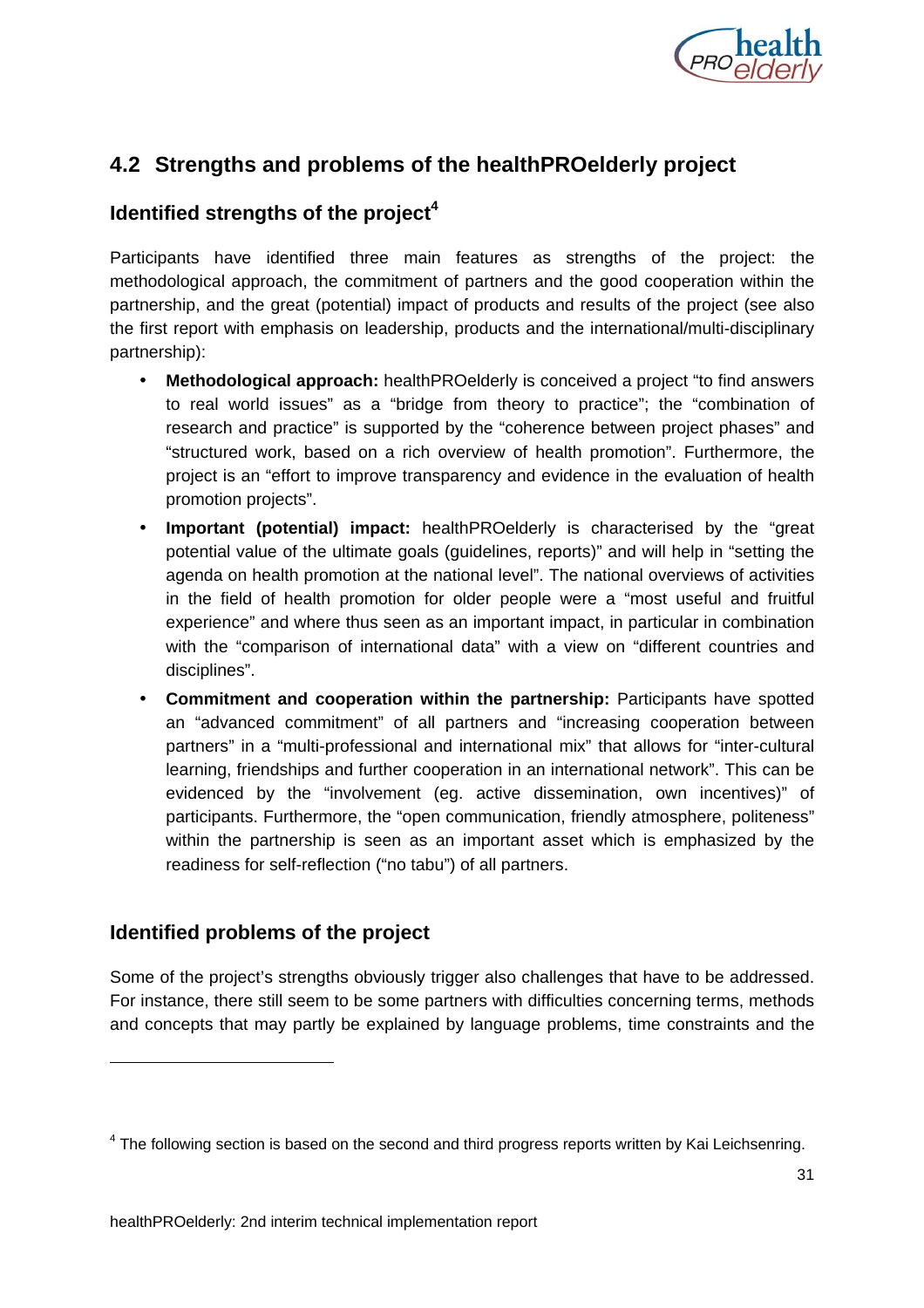

difficult balance between national and international perspectives. In the main part of this report, we will just address the problems, actions to take for each of these problem areas can be found in Annex 1.

#### **Problem #1: Difficulties with methods and concept …**

Some participants have perceived a lack of "consistency (theory/methods)" and of a "clear hypothesis to analyse" which might cause a "risk of missing comparability" as well as a "lack of reflection of these risks due to time shortage and the low 'value' given to this issue". Still, some participants insist that "we have first to clarify and acknowledge the risks of misunderstanding in our communication, because the international diversity as well as the diversity of our backgrounds is really great".

#### **Problem #2: Lacking evidence-base …**

In practical terms, some participants worry about "finding projects which satisfy all inclusion criteria" and ask themselves under which circumstances "a model is really evidence-based". Major concerns were also expressed by some respondents concerning the generation of evidence-based guidelines on the basis of evaluated projects. There was a concern whether the evaluation of projects will "prove sufficient for developing guidelines" as not all issues at stake might be addressed by the selected projects, and evidence might be scarce in some cases (see above).

- "Slovenian models haven't started as research projects but were evaluated later during their lifecycle."
- "Difficulties to get in contact with coordinators of projects that are funded by various agencies."
- "Lack of written evidence of models/projects/programmes."
- "Lack of communication (networks) between people preparing and implementing programs in the field of health promotion."

#### **Problem #3: Language and cooperation**

The trans-national cooperation is, of course, affected by "communication problems" that are not only due to English as a common language but also to "misunderstandings" or simply "different understanding of some terms" that are linked to interdisciplinary diversity. There is also some concern about the difficulty to cooperate with scientific partners and to share tasks.

#### **Problem #4: Time constraints and other contingencies**

Some participants expressed time pressure that, however, could be reduced during phase 2. In some cases, there is even "no time to read e-mails" (which should be considered a personal problem with time management). For the next phase, time-consuming interviews with project administrators were spotted as a potential challenge. There is a natural tension between the national and the European perspective, i.e. the latter is still seen very abstract, while the concrete national level calls for most of the attention and time of the participants.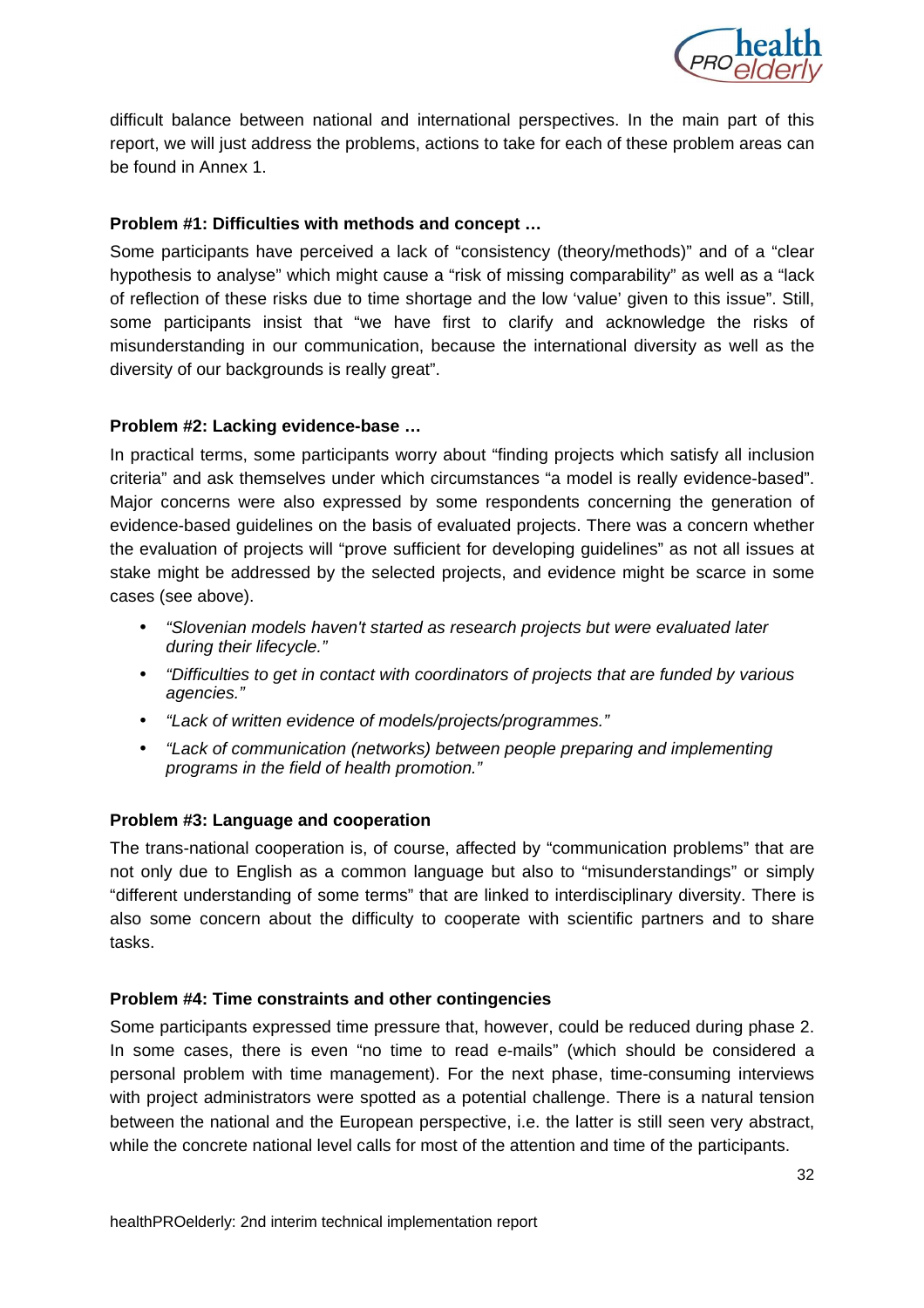

# **4.3 Summary of work until now**

All in all one can say that the healthPROelderly project is being carried out as planned. Most of the deliverables and milestones have been completed. The first phase and second phase of the project work is completed and the third phase is in the process of being completed (national reports online, tools and European report online shortly) of the project is largely completed. Phase 4, the conference has been carried out, conference proceedings are in the process of being compiled. Concerning Phase 5, the draft guidelines already exist and are being worked on.

The work packages project management and evaluation of healthPROelderly are running as planned. All partner meetings as well as the international conference have been taking place as planned originally. The last meeting will take place in Vienna in October. The cooperative atmosphere and highly qualified project team mentioned in the first interim report is still an important pillar of the projects' work.

While individual dissemination activities have been taking place regularly, stronger and systematic dissemination activities are planned for the last 8 months of the project. A wealth of information has been collected and many reports have been written. The project is now at a stage where summarizing, bringing together and critically assessing the gained information is crucial. This is a prerequisite for effective dissemination which will be an important focus of the work in the next months.

The largest part of work on the healthPROelderly-project has been done as can be seen in the use of staff resources in the partners' budgets. Partners' main tasks now are to contribute to guidelines and to dissemination of project and to explore ways of following-up project in their own countries.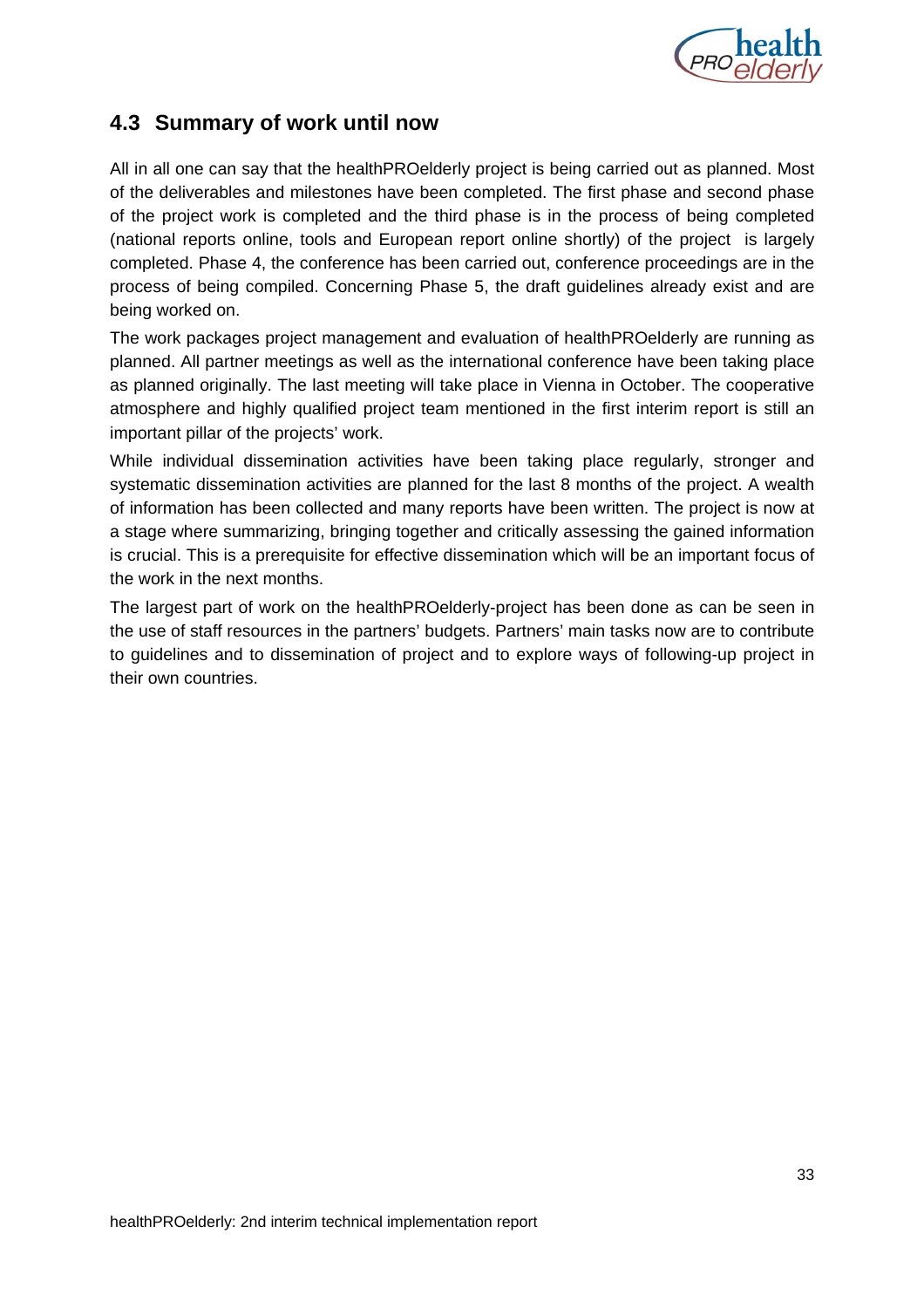

# **Table of deliverables**

| Deliverable<br>No. | Deliverable title                                                                                                         | Status as of<br>19.5.2008 | <b>Nature</b>      | Confidentiality<br>level | <b>Dissemination</b>                                                                                                    |
|--------------------|---------------------------------------------------------------------------------------------------------------------------|---------------------------|--------------------|--------------------------|-------------------------------------------------------------------------------------------------------------------------|
| D <sub>1</sub>     | Website of project                                                                                                        | Completed                 | Website            | Public                   | Link from all partner websites,<br>official<br>website,<br>link<br>from<br>listings in search engines                   |
| D <sub>2</sub>     | Leaflet on the project                                                                                                    | Completed                 | Other              | Public                   | associated partners and<br>To:<br>members of national boards,<br>conferences/fairs etc.                                 |
| D <sub>3a</sub>    | European literature database (not<br>originally planned)                                                                  | Completed                 | Excel-<br>database | Project<br>partners      | Available for partners                                                                                                  |
| D <sub>3</sub> b   | 10 National Reports of literature review in<br>English (not originally planned)                                           | Completed                 | Reports            | Scientific<br>community  | Downloads<br>on website<br>and<br>possibly book publication (not<br>originally planned)                                 |
| D3c                | Summary with the main findings of the<br>literature review (including results of<br>statistical analysis of lit. database | Completed                 | Report             | Scientific<br>community  | To<br>associated<br>and<br>collaborating<br>partners<br>and<br>members of national boards,<br>scientific community etc. |
| D <sub>4</sub>     | Glossary with common terminology and<br>definitions                                                                       | Completed                 | Report             | Scientific<br>community  | associated<br>artners<br>Τo<br>and<br>members of national boards,<br>scientific community etc.                          |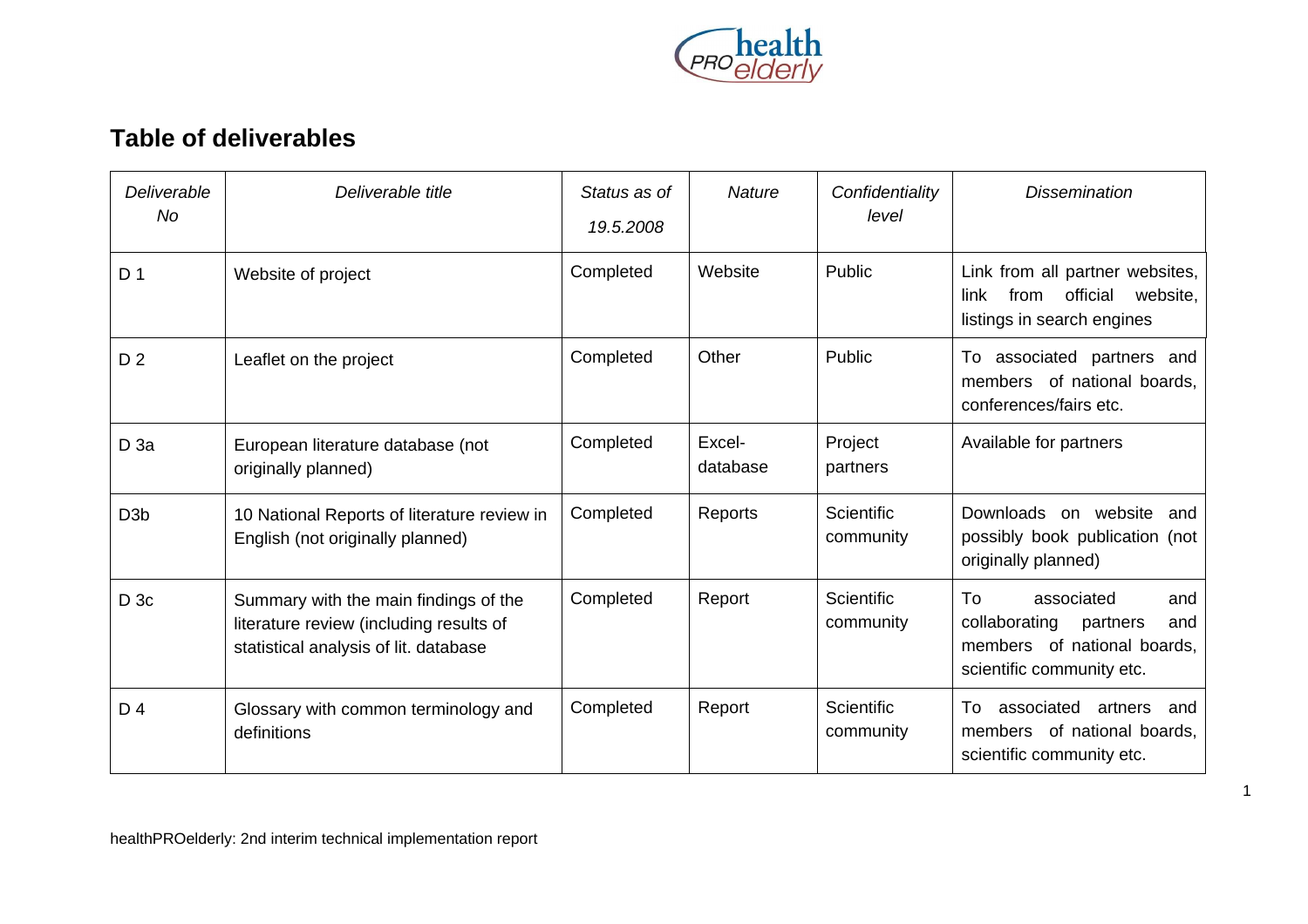

| D <sub>5</sub> | Compiled set of criteria for the selection of<br>models of best practice               | Completed                                | Report     | <b>Scientific</b><br>community | associated partners and<br>To<br>members of national boards,<br>scientific community etc. |
|----------------|----------------------------------------------------------------------------------------|------------------------------------------|------------|--------------------------------|-------------------------------------------------------------------------------------------|
| D <sub>6</sub> | 1st interim technical implementation<br>report and consolidated financial<br>statement | Completed                                | Report     | Confidentiality                | To the EC and all partners                                                                |
| D <sub>7</sub> | Database with collected and compiled<br>models presented online                        | Completed                                | Database   | Public                         | Available on the website                                                                  |
| D <sub>8</sub> | Set of methods for evaluation of health<br>promotion projects for elderly              | Completed                                | Guidelines | <b>Restricted</b>              | Available on the website                                                                  |
| D 10           | International conference                                                               | Completed                                | Conference | Public                         | leaflet<br>Invitation/programme<br>distributed<br>relevant<br>to<br>stakeholders          |
| D 11           | 2nd interim technical implementation<br>report and consolidated financial<br>statement | Completed                                | Report     | Confidentiality                | To the EC and all partners                                                                |
| D 12           | documentation<br>International<br>Final<br><b>of</b><br>Conference                     | Month 27<br>Planned                      | Report     | Public                         | associated partners and<br>To<br>members of national boards,<br>scientific community etc. |
| D 13           | Guidelines<br>with<br>recommendations<br>for<br>health promotion for elderly           | Month 32<br>Planned (draft<br>available) | Report     | Public                         | To associated partners and<br>members of national boards,<br>scientific community etc.    |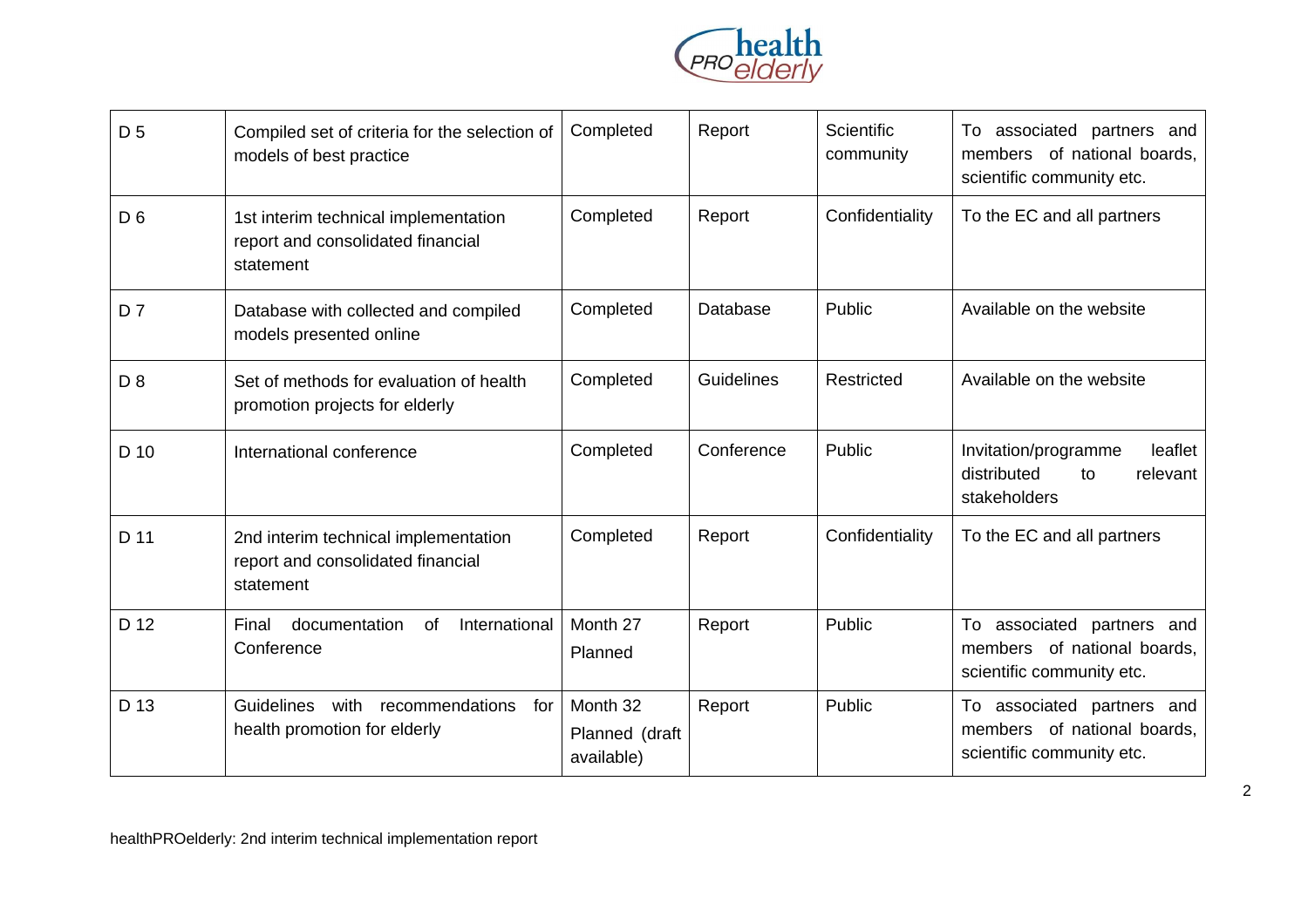

| D 15 | Final evaluation report                                                                  | Month 33 | Report | Restricted      | To the EC and all partners |
|------|------------------------------------------------------------------------------------------|----------|--------|-----------------|----------------------------|
| D 17 | Final technical implementation report and   Month 33<br>consolidated financial statement |          | Report | Confidentiality | To the EC and all partners |